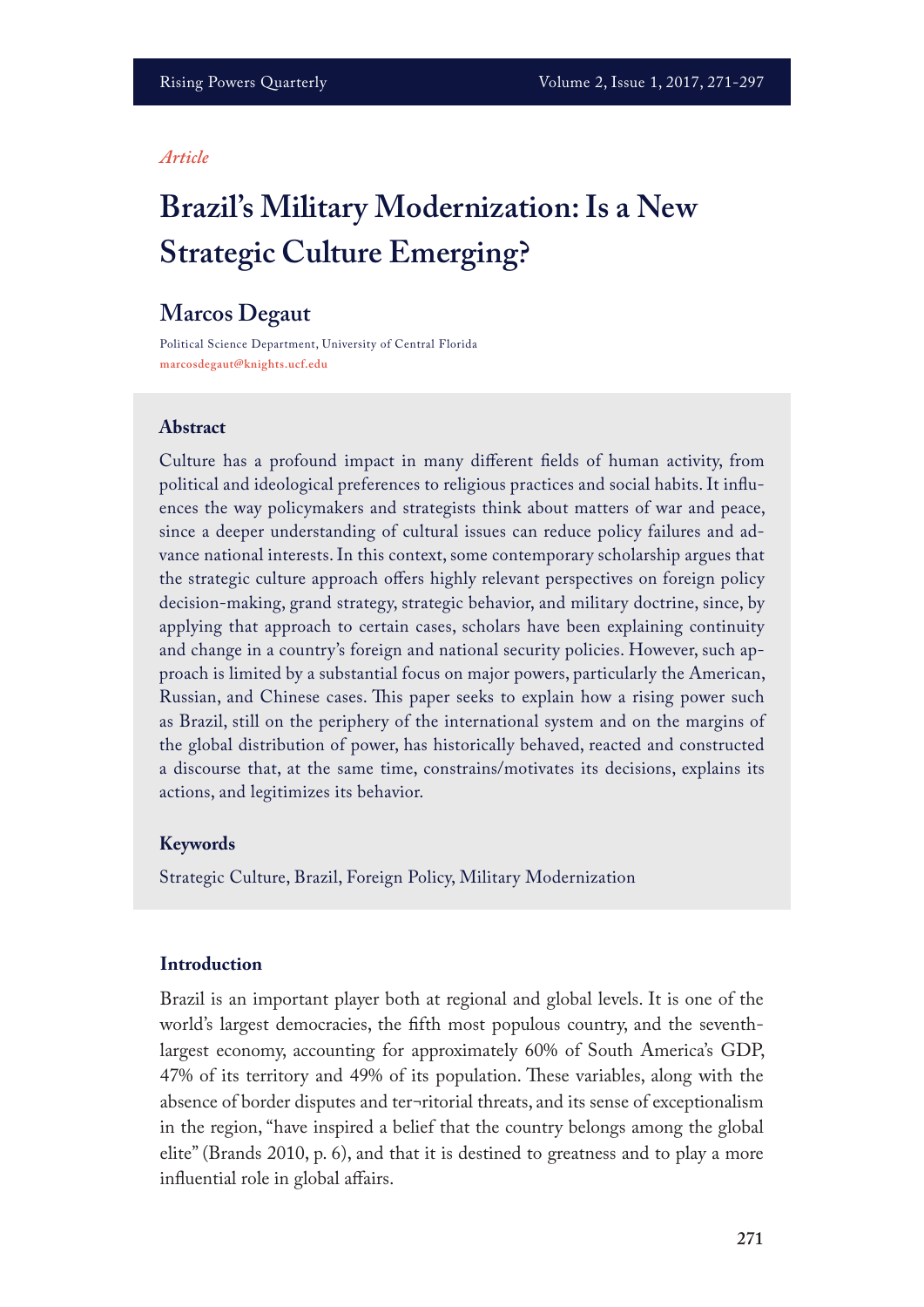Brazil's growing importance has sparked a renaissance of scholarly interest, which, although ofering insightful contributions, has focused almost exclusively on the most known aspects of its economy and foreign policy. Very little attention has been paid to analyzing the role of strategic culture in shaping Brazil's security and foreign policy behavior, and how it infuences the country's global ambitions.

Despite being depicted by Kennan (1994) as a "monster country" which would help shape global affairs<sup>1</sup> – a qualification that takes into account not only demographic and geographic characteristics, but also economic and political variables – Brazil has never been able to match its material assets with global geostrategic clout. International leadership, after all, involves more than self-aggrandizing perceptions of the self, and demands actions beyond merely criticizing faws in the global order.

As part of its strategic culture and its preference for negotiated over military solutions, Brazil has traditionally rejected the employment of force in international relations and put a premium on ideational resources of leadership, cultivating the "demonization" of the use of force, and indicating its preference for strategies that favor peaceful means of confict resolution. As a long-time supporter of the international principles of sovereignty, self-determination, non-intervention, and territorial integrity, Brazil has relied on its soft power resources to forward its foreign policy priorities and to promote international changes conducive to its objectives.

This situation has led the country to largely neglect its military capabilities and needs. Franko (2014, p. 1) sees Brazil as a country that "has come to be seen as a signifcant economic competitor and dynamic force in world politics", but whose "transformational changes in the economic and political realms have not been accompanied by advances in military power". Likewise, Kenkel (2013, p. 107) suggests that while Brazil has experienced an "unprecedented rise in economic output and political infuence over the past decade", its military capabilities have lagged behind. Former Defense Minister Nelson Jobim (2011, p. 4) acknowledged the problem, stating: "I affirm that this gap has now reached worrying proportions, once the defense's limited capacity to support Brazilian foreign policy prevents us from adopting bolder diplomatic initiatives."

However, what happens when a country's traditional strategic culture conficts with what has been increasingly seen as an aspiring great power identity? This study proposes that despite Brazil's preference for strategies that deploy nonmaterial aspects of power, such as consensus building and persuasion, a recent but noticeable change seems to be under way regarding how Brazilian policymakers understand the legitimacy of the use of power to pursue foreign policy objectives,

<sup>1</sup> Kennan considered only four other nations as "monster countries": the United States, Russia, India and China.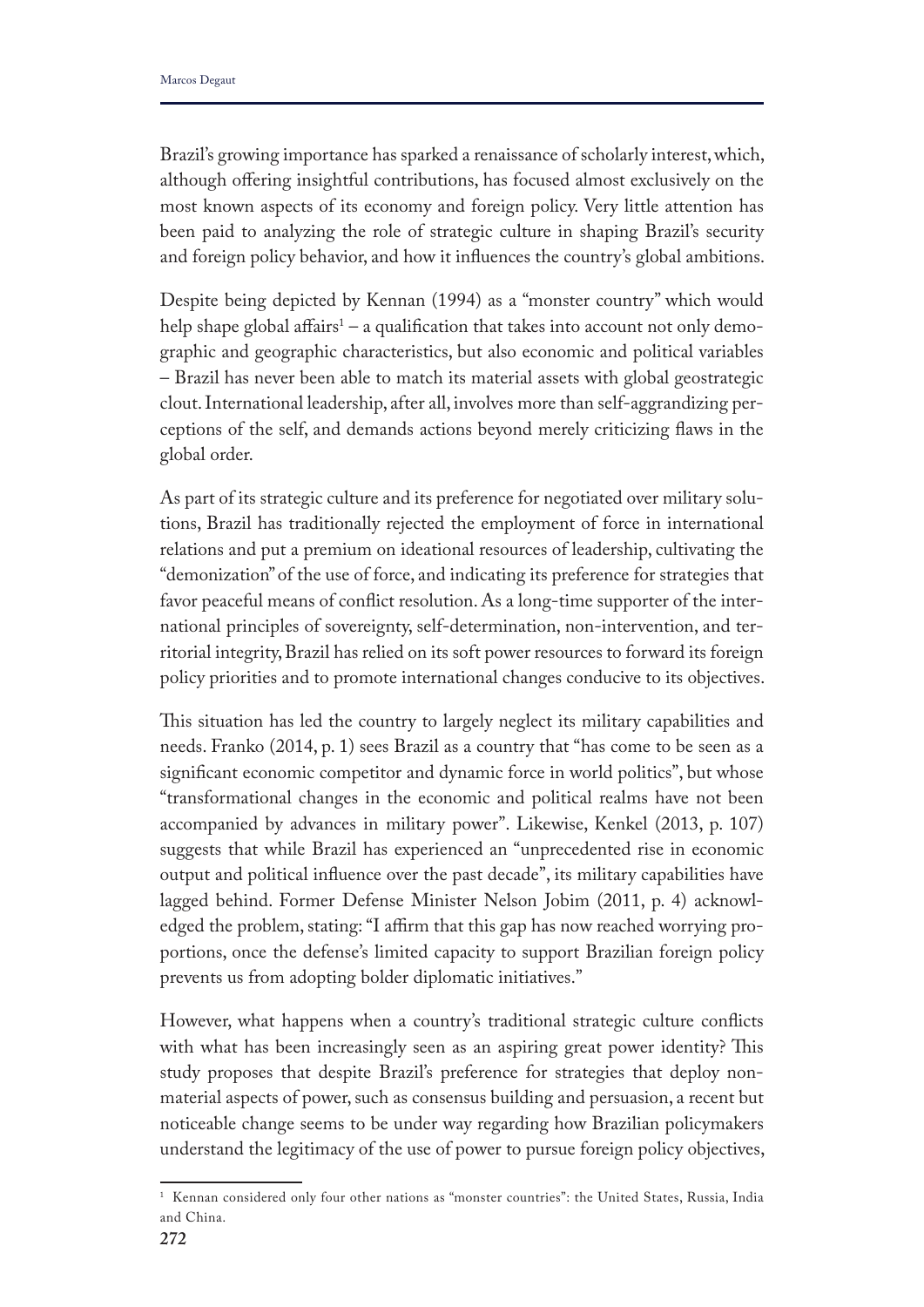away from more traditional approaches and towards hard power. Recent Brazilian defense and foreign policies seem to be gradually relying more on hard power capabilities than on ideational factors alone, which might refect a growing understanding that no country has been able to acquire global power status without a solid military power to complement its diplomacy.

Considering Brazil's relevance to the international system, identifying and analyzing the nature of Brazil's strategic culture becomes vital to understand the logic behind the evolution of the country's geopolitics and military doctrine, its foreign policy preferences, its claims for a greater voice in global afairs, and its quest for greatness. The issue becomes more important when one considers that as rising countries move closer to achieving global player status, their strategic preferences could lead to game-changing efects on the international scenario.

This paper aims to discuss the dynamics of strategic cultural change in Brazil and its implications for the country's security and foreign policy decision-making process. Examining how Brazil understands the concept of security and the security scenario with which the country operates is a *sine qua non* condition to assessing Brazil's positioning as a regional and global security actor and to understanding Brazil's national defense policies, and, changes in its strategic culture.

This paper proceeds as follows. The first section provides a short literature review on strategic culture and examines how such concept can be a determinant of a country's foreign policy. It proceeds to discuss the main characteristics of Brazilian strategic culture, and its infuence upon the country's foreign policy decision-making process. Next, it analyzes the Brazilian concept of security and the country's regional and global security scenario. Finally, it advocates that, while the strategic culture approach can contribute to discern tendencies in behaviors or preferences, it can change, afecting security and foreign policies and preferences, and providing the rationale for Brazil's ongoing military modernization.

This paper has sought to bridge an important gap in the literature on the subject, which is limited by a substantial focus on major powers. By studying this perspective through the experiences occurred in an emerging country, this paper seeks to contribute to diversify the literature and enrich the understanding of the sources of strategic culture and its implications to a country's foreign and security policies.

# **Te Strategic Culture Approach**

Although cultural approaches to strategic studies have existed for thousands of years, grounded in the writings of Tucydides, Sun Tzu, and Clausewitz, the emergence of the modern idea of strategic culture can be traced back to the 1970s, when scholars such as Snyder, Gray and Jones analyzed Soviet nuclear deterrence policy and concluded that American experts, taking for granted that the Soviets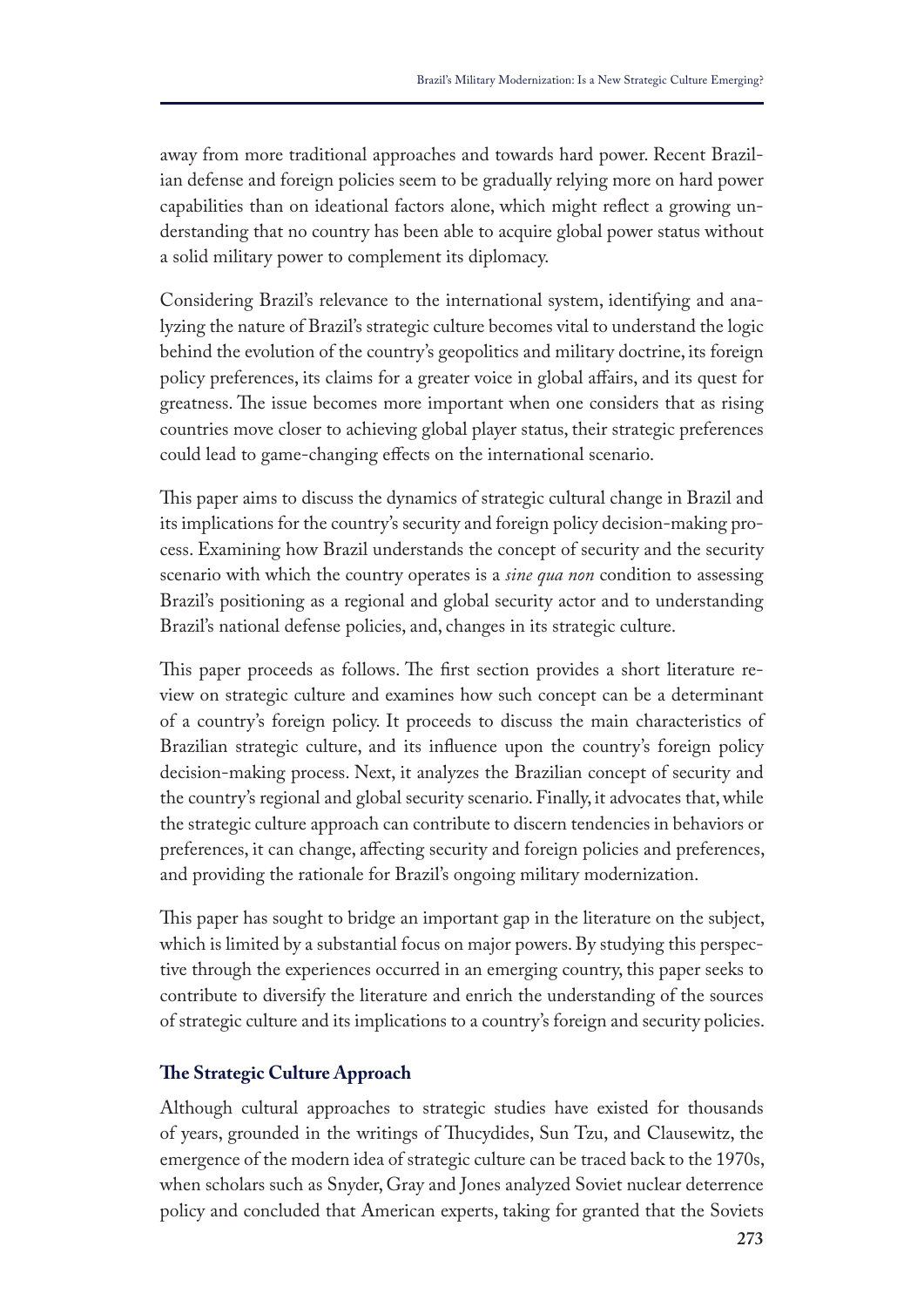had the same strategic behavior and would react the same way as the Americans, failed to predict Soviet reactions. As a result, they claimed that each country had a particular way to interpret and react to international events. This conclusion was responsible for bringing national culture issues back to the academic and political agenda, and gave rise to the development of a new analysis tool to understanding and explaining how countries see the world, and what drives their foreign policies practices and preferences.

Strategic culture is more than an alternative way of explaining strategic behavior. It explains what constrains actors from taking certain strategic decisions, seeks to explore causal explanations for regular patterns of state behavior, and attempts to generate generalizations from its conclusions. As Lantis (2006:29) points out, "[i] f one accepts that there are truly diferent strategic cultural profles, and that they shape security policy choices around the world, then major powers should tailor their policies to accommodate these cultural diferences to the extent possible".

Jones (1990) identifed three levels of inputs which permeated all levels of choice and delimited strategic options: a macro-environmental level, which involves a country's history, geographic conditions and ethno-cultural characteristics; a societal level, formed by the political, economic, and social structures of a given society; and a micro level, encompassing military institutions and their relations with civil society. Barnett (1999, p. 11) emphasizes that

*[T]he narrative of the national identity provides an understanding of the past, present and future, events are symbolic and constitutive of, and subjectively linked to, that identity, and a particular construction of the past will be the umbilical cord to the present and the future. [...] actors will reconstruct the past as they debate the future, and as they act toward the future they are likely to (re) remember the past.* 

The literature presents two approaches to analyze strategic culture. One is presented by scholars who defne it almost exclusively as the military strategies adopted by nations in its foreign policies. This perspective views strategic culture as a deeply held cultural predisposition for a particular military behaviour or thinking, derived from a country's history, geography, resources, historical traditions and political institutions, a concept that includes the "beliefs about the use of force shared by a national community of military and civilian leaders" (Farrel 2005, p. 8). While Glenn (2009, p. 531) identifes the concept as "the preferred military options that states adopt to achieve particular objectives", Booth (1991, p. 121) believes that "it has infuence on the form in which one state interacts with the others concerning security measures, [...] and the ways of solution of problems face to face to threats or to using of force." Likewise, Johnston (1995, p. 46) sees strategic culture as an integrated "system of symbols which acts to establish per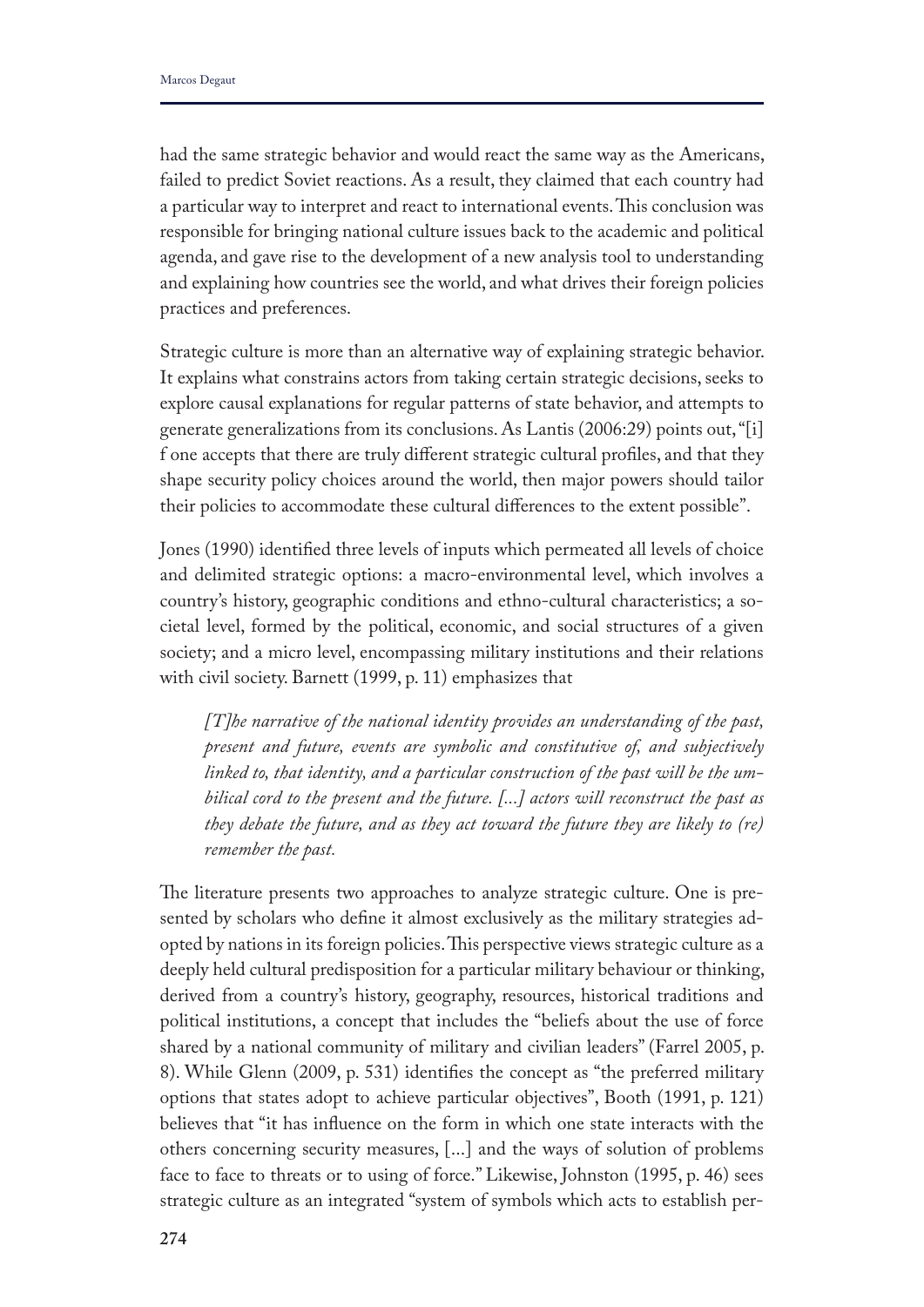vasive and long lasting strategic preferences by formulating concepts of the role and efficacy of military force in interstate political affairs".

However, strategic culture is not a mere consequence of military thought, and its influence is felt in areas like foreign policy. Therefore, the second approach sought to expand its scope and has focused on the "grand strategies of states and include aspects such as economic and diplomatic ways of attaining a state's objectives in addition to military ones" (Howlett 2005, p. 2). Eitelhuber (2009, p. 4-5) contends that "how political power is defned, acquired, legitimized and used and how the outside world is regarded and addressed are thus decisive factors in shaping a state's strategic culture". The foreign policy goals that are to be pursued by a state are then established by its strategic culture.

In this regard, the United States Southern Command (SOUTHCOM) understands it as "the combination of internal and external infuences and experiences [...] that shape and influence the way a country understands its relationship to the rest of the world, and how a state will behave in the international community" (Bitencourt & Vaz 2009. p. 1). Tis broader approach seeks to harmonize apparently antagonistic concepts, as strategy traditionally refers to how hard power can be used to reach political ends. This second perspective was adopted in this study, as it seems to perfectly coincide with traditional Brazilian strategic thought, thus summarized by former Defense Minister Jobim (2011, pp. 3-4):

*Brazil is in favour of a holistic view of international security. Such view addresses not only the literal military problematics, but also the deep causes of conficts between human groups: poverty, hopelessness, tribal hatred, ignorance, etc. Brazil believes there is a causal connection between situations of disfavour and violence.*

Considering that this study is about the role of strategic culture in helping to shape a country's foreign and security policies, it proposes that there is a Brazilian strategic culture, which derives from geographic, historical, political, economic, and other variables, infuences, and circumstances, and which helps explain why Brazilian policymakers have made the decisions they have. It argues that Brazilian strategic culture has traditionally provided the milieu within which strategic thoughts, foreign policy and security concerns are debated, plans are formulated, and decisions are executed. Thus, if strategic culture really impacts a country's geopolitical thought and international behavior, then we will see Brazilian foreign policies conditioned by the national strategic culture. In this context, it might turn out that Brazilian strategic culture has been causing a non-rational pursuit of great power status, expressed in a security and foreign policy behavior marked by tensions and contradictions.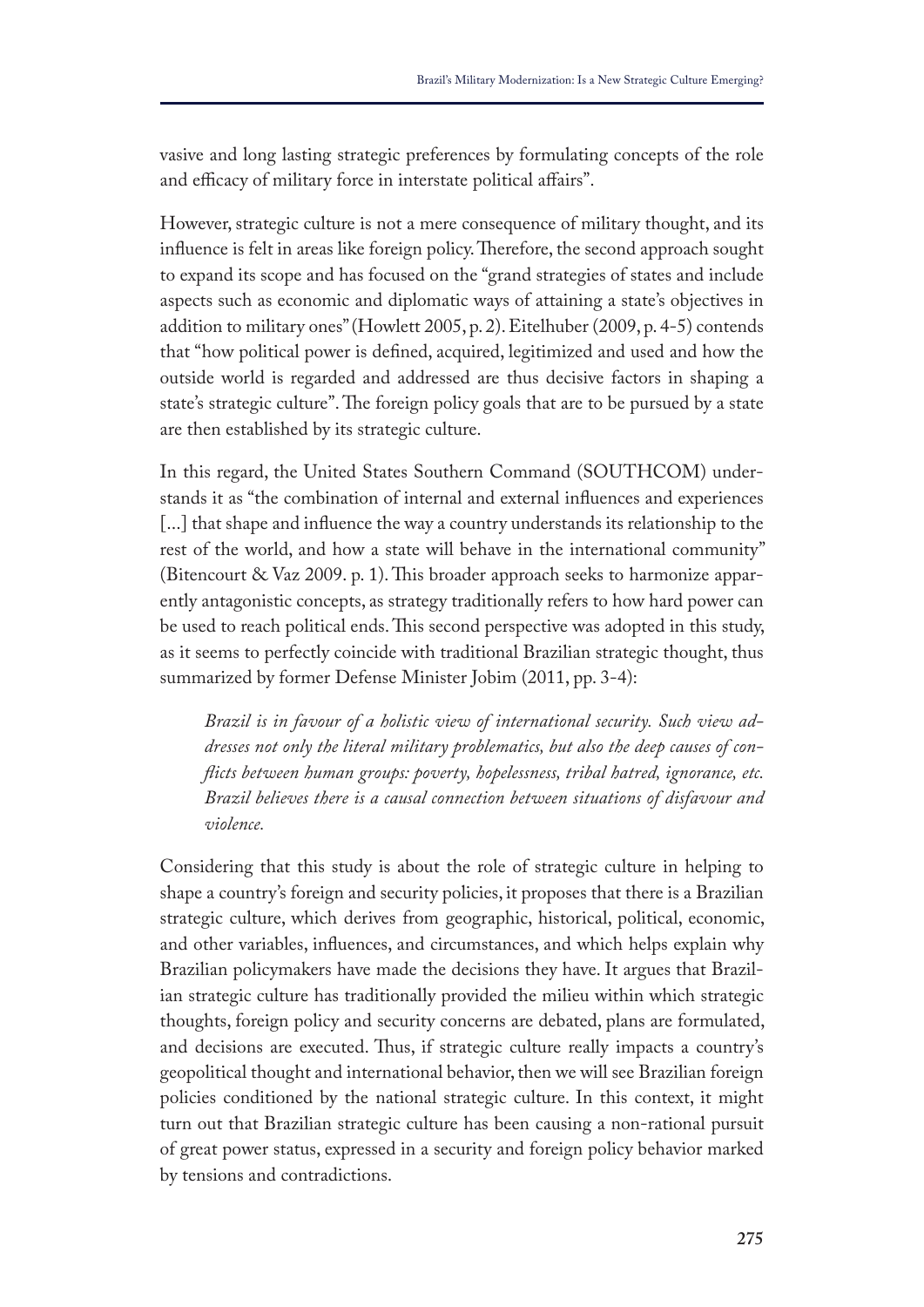## **Main Features of Brazilian Strategic Culture**

In order to overcome the existing power gap and to reach a military balance compatible with the country's global ambitions, then President Luis Inácio Lula da Silva formulated the new Brazilian National Strategy of Defense (END) in 2008, which would provide the conceptual framework for the country's military modernization. In 2011, President Dilma Roussef announced the publication of the new Defense White Paper, which updated the 2008 END, defning the country's security environment and its military needs. The guidelines provided by both documents were designed to take four core assumptions into account:

- 1. The protection of Brazilian territorial sovereignty;
- 2. The prevalence on non-conflictual approaches;
- 3. The indissociable link between defense and development policies; and
- 4. The objective of leading without dominating.

Both documents echoed the First Brazilian National Defense Policy, issued by former president Fernando Henrique Cardoso in 1998, built around an essentially defensive deterrent strategic posture, and upon the following principles:

- **•** "close relationships, based on mutual respect and trust, with neighboring countries and with the international community in general;
- **•** rejection of war of conquest; and
- **•** peaceful resolution of disputes, with resort to the use of force only for self-defense".

These documents provide useful insights to understanding how Brazilian decision-makers and the military see the world, what are their political preferences, how they defne and practice security, and what is Brazil's positioning as a global security actor, features that are part of Brazilian strategic culture. These documents make clear that two of the most important traits of the national strategic culture are that the country sees itself as a peaceful nation and a deeply held belief that the Brazil is destined for greatness. These two cultural values have a profound impact upon the country's security thought and foreign policy:

*Brazil is a peaceful country, by tradition and conviction. It lives in peace with its neighbors. It runs its international afairs, among other things, adopting the constitutional principles of non-intervention, defense of peace and peaceful resolution of conficts. Tis pacifst trait is part of the national identity, and a value that should be preserved by the Brazilian people. Brazil* [...] shall rise to the first stage *in the world neither promoting hegemony nor domination (2008 END, p. 8).*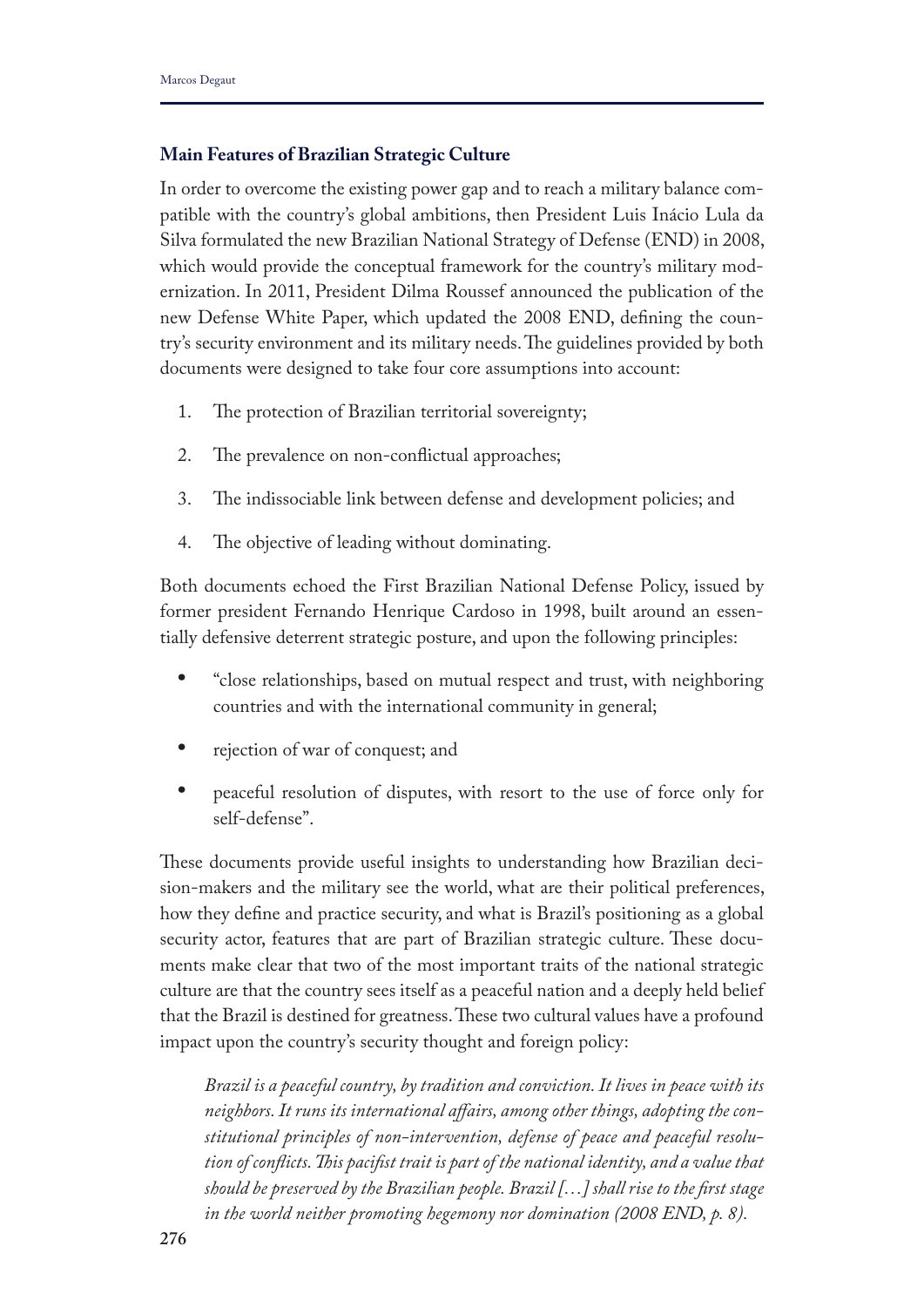Joaquim Nabuco, who was the frst Brazilian ambassador to the United States, from 1905 to 1910, perfectly captured the essence of the deeply-rooted aspiration for greatness in the country's political thought when he declared that "Brazil has always been conscious of its size, and it has been governed by a prophetic sense with regard to its future" (Lafer 2000:210). Likewise, Ambassador Araújo Castro (1974), who served as Minister of Foreign Afairs during Goulart's administration, stated that "Brazil is destined to greatness, and it is destined to have a great involvement in the afairs of our time".

Since the Republic was proclaimed in 1889, a multitude of variables, which include Brazil's continental dimensions, its leading economic and political role, and its strategic geographic position within South America, the absence of border disputes and ter¬ritorial threats, and its sense of exceptionalism in the region have fueled this desire for greatness. These two ingrained and intertwined cultural values, pacifsm and quest for greatness, have a profound impact upon the country's security thought and foreign policy. In that regard, for example, Brazilian president from 1995 to 2002, Fernando Henrique Cardoso (2004:255) stated in his memoirs that "of all the misguided quests that Brazil has undertaken over the years, few rivaled our efforts to attain our dream of world prominence."

Over time, Brazil has unequivocally expressed its reliance on and preference for negotiated solutions for conficts. Even the country's independence from Portugal, in 1822, was more of a negotiated arrangement than a prolonged and violent process. Compared with its Spanish-speaking neighbors, Brazil's independence process was relatively peaceful and uneventful, making the country enter nationhood with considerably less strife and bloodshed, despite some violent reactions recorded in Recife and Salvador, in what are now the states of Pernambuco and Bahia, respectively. Finally, in August 29, 1825, through the medium of a treaty brokered by the United Kingdom, Portugal acknowledged the independence of Brazil, putting an end to Brazil's fear of an impending massive Portuguese attack.

A little less known historic fact, however, and one that clearly reveals Brazilian preference for negotiated solutions over war and conficts, is that, in exchange for Brazil's recognition, the then Emperor Pedro agreed to settle Portugal's debts with Britain. Secret clauses of the 1825 treaty determined that Brazil would assume the responsibility to pay about 1.4 million pounds sterling of Portugal's debt to Britain, and give some other 600,000 pounds sterling to Dom João VI, King of Portugal, supposedly as an indemnity for the loss of the former colony and as personal reparation.

At any rate, the identifying features of the Brazilian strategic culture became even more discernible with the end of the monarchical regime and the advent of the Republic, in 1889. In 1902, in the early days of the fedgling Republic, José Ma-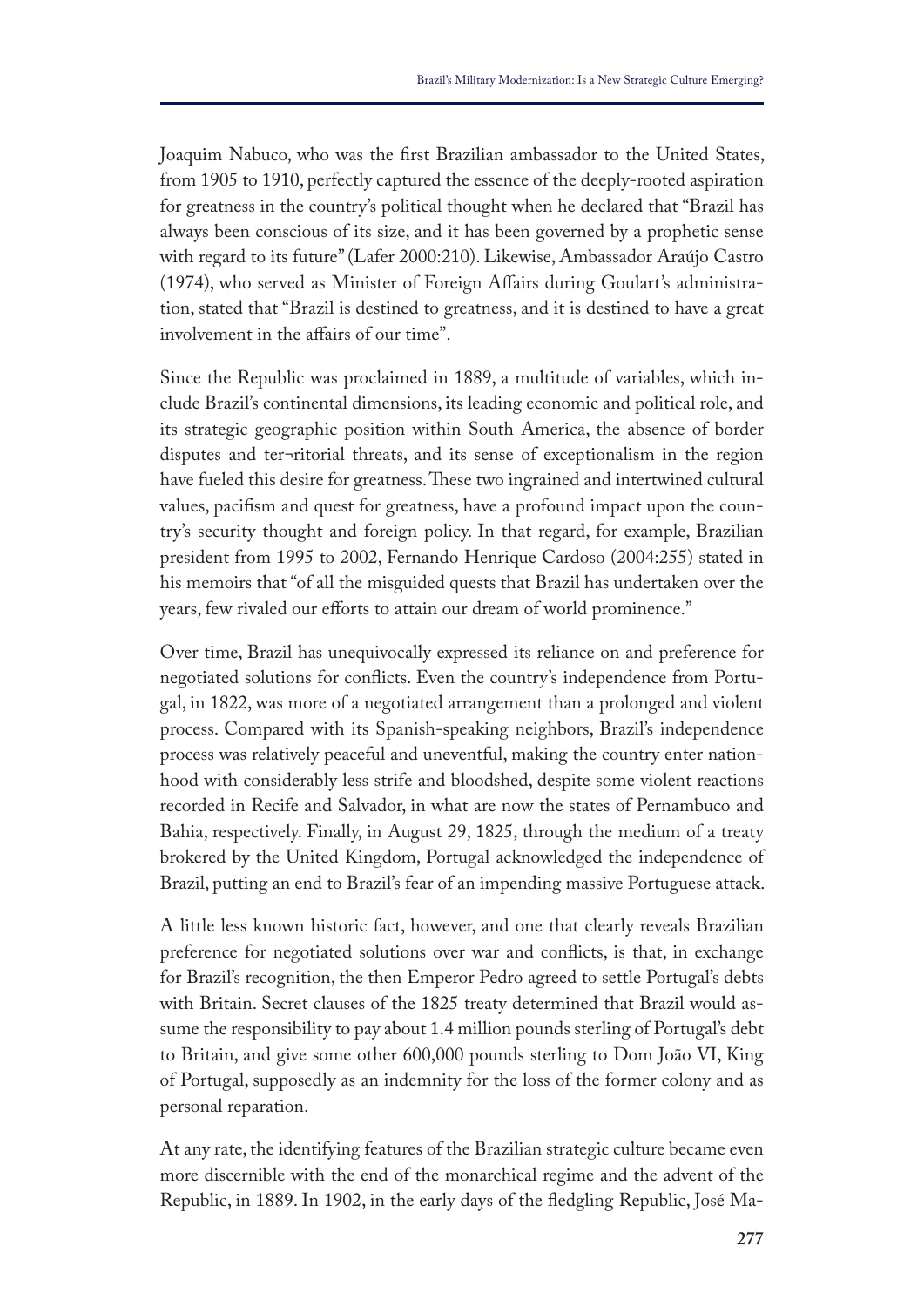ria da Silva Paranhos Jr., most commonly known as Baron of Rio Branco, was appointed Minister of Foreign Affairs, retaining office until his death, in 1912, under four diferent Presidents, a feat unequalled in Brazilian history. Rio Branco – curiously, an ardent monarchist who refused to abandon his title – skillfully combined all the elements of the Brazilian strategic culture to pursue his geopolitical view of a singular and powerful, yet peaceful Brazil, reinforcing the belief about a land destined to greatness, a vision of grandiosity which has inspired generation after generation of diplomats, military officers and policymakers.

Considered "the father – or the patron – of Brazilian diplomacy" and one of the most prominent Brazilian statesmen ever, Rio Branco "epitomizes Brazilian nationalism […] his political and diplomatic legacy, especially with regard to the demarcation of national borders, is revered as of great importance for the construction of the international identity of Brazil" (Alsina Jr. 2014:9). In fact, Rio Branco's vision shaped both the boundaries of the country and the traditions of Brazilian foreign relations. His most important legacy was his successful endeavor to negotiate territorial disputes between Brazil and some of its neighbors, including Argentina and Bolivia, and consolidate the borders of modern Brazil in a peaceful, yet somewhat expansionist manner. In the words of Lafer (2000:1), a former Brazilian Minister of Foreign Afairs, Rio Branco "peacefully drew the Brazilian map", and as McCann (1998:64) explains, "in the heyday of international imperialism, he was instrumental in negotiating limits over which the great powers were not to intrude".

Brazil's preference for negotiated over military solutions then became a hallmark of the country's foreign policy. As meaningful examples of this orientation, Brazil, which once was on the verge of acquiring offensive nuclear weapons capabilities, "communicated its decision not to pursue them in the interests of fostering regional and global peace" (Bitencourt & Vaz 2009, p. 9) in the early 1990s. The Brazilian Constitution limits nuclear activities in the national territory only for peaceful purposes and when previously approved by Congress. The way Brazil handled the nuclear proliferation issue clearly refects its strategic culture, another example of which is the fact that Brazil was the driving force behind the creation of the South American Defense Council, a mechanism established in 2009 whose objective is to consolidate the region as a zone of peace and democratic stability. The Council also seeks a South American identity in the field of defense, through the strengthening of military cooperation, and the implementation of confdencebuilding measures.

Both the country's Constitution and the END, guided by pacifst, multilateralist traditions, explicitly emphasize and build perceptions of security upon the peaceful resolution of conficts and legal-normativist approaches to international security issues. The inscription of a traditional peaceful Brazilian identity became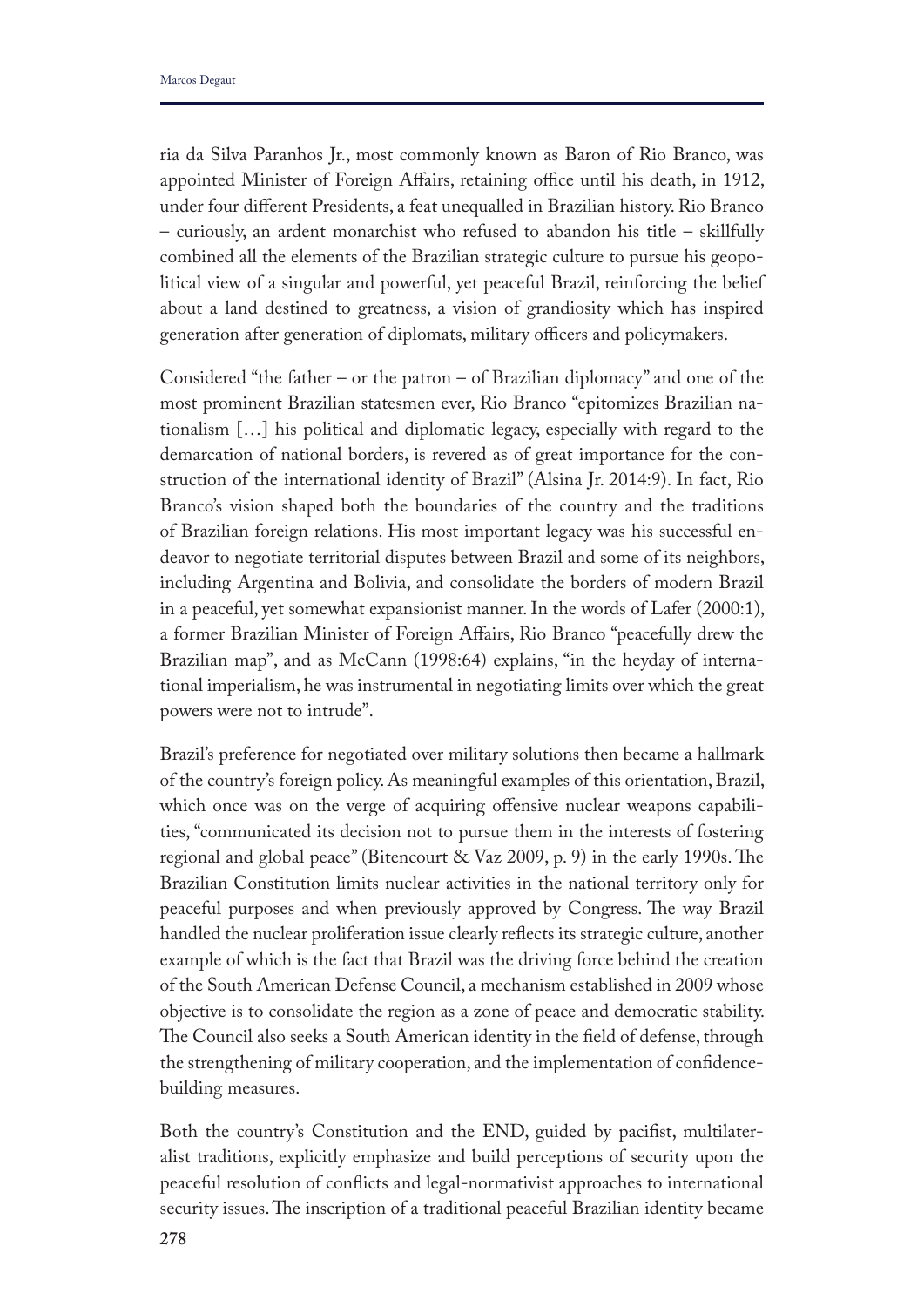commonplace in both civilian and military literature, in which the national character is depicted as fair and oriented towards the greater common good. However, in order to have a greater voice in global afairs, Brazil has been seeking to raise its profle, but has done so mostly through diplomatic channels, rarely resorting to the threat or use of force.

## **Te Brazilian Security Scenario**

Brazilian decision-makers work with the premise that the Brazilian security scenario is completely diferent from those that predominate in Europe, the United States, and China, where more traditional Realist notions tend to be predominant in the strategic thinking. Although not necessarily stable, Brazil's regional environment is remarkably peaceful, as, with the exception of the Ecuador-Peru border confict in 1995 and the 1932 Chaco War, no interstate wars have taken place in South America in the twentieth century. Brazil has not been involved in a regional interstate war for over one 152 years now. Brazil's last border conficts were settled over one hundred years ago, and the last time when the country engaged in a major international confict was during the Second World War.

These circumstances have reduced the country's interest in developing the kinds of extensive military capabilities that characterize other emerging powers. The dominant understanding of security in Brazil still relates primarily to the role of nonmilitary phenomena and includes a wider range of potential threats, ranging from development and poverty issues to environment and international trade, leading Kenkel (2013, p. 108) to caution that

*To understand Brazil's role as an actor on the international security stage it is paramount that analysis be based on a broadened conception of security. Tough they continue to drive strategic analysis in much of the developed world, traditional, hard power-only analytical approaches to security often fail to account for the real chal¬lenges to both state and human security faced by states outside the North Atlantic core.*

Flemes and Radseck (2009:8) contend that South America's security agenda is extensive, multilevel, and complex, and require the

*[S]imultaneous management of domestic crises, interstate conficts and transnational threats. Tough located at diferent systemic levels (national, international, transnational), the three confict clusters are often interrelated and tend to overlap in the region's border areas, which is why they are often referred to as "border conficts".* 

It is, therefore, of essence to discuss the most important perceived threats to Brazil's security and how they infuence national strategic thinking. Stuenkel (2010,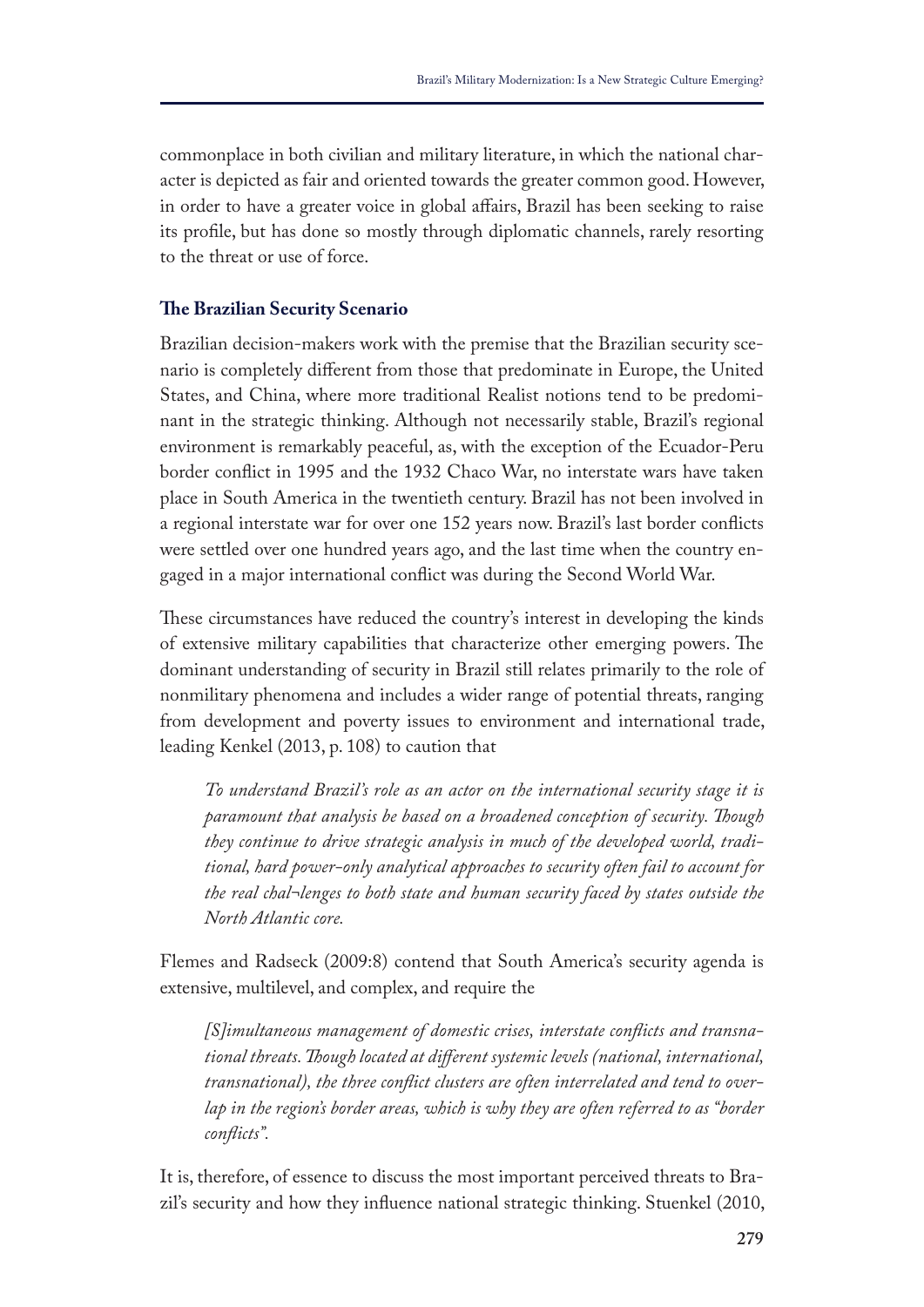p. 105) argues that "the principal international threat Brazil faces is its own inability to assume regional leadership." By not displaying aggressive behavior towards its neighbors, and by emphasizing social and economic development, Brazil contributes to low levels of interstate conficts in the hemisphere. However, Brazil's lack of political appetite to exercise a more vigorous leadership has narrowed its ability to infuence other governments, in order to discourage or prevent the emergence or escalation of crises that might generate regional instability, leading Jobim (2011, p. 7) to declare: "I affirm in a very straightforward way that our current capacity of regional infuence is important, even though it is hindered by domestic gaps and by the low density of military power in the country."

Tis situation undermines the efectiveness of policies designed to address strategic threats and reduce their scope, particularly when such policies involve some form of cooperation from other countries, whose violence – which stems from terrorism and guerrilla activities to weapons and drug-trafficking  $-$  might spill into Brazilian territory. In that context, the weakness of neighboring states, unable to ensure basic levels of public order, might pose a threat to Brazil.

## **Interstate Conficts in South America**

The absence of border disputes involving Brazil does not mean that there isn't some level of interstate confict in South America. A bellicose colonial legacy seems to have infuenced the patterns of behavior of countries in the region, as, with the Brazilian exception, every country presents a border issue with at least one neighboring country, of which the most conspicuous are:

- **•** Venezuela-Guyana: these countries have a longstanding border dispute over the Essequibo region, which covers nearly two-thirds of Guyana, dating back to colonial times and giving rise to occasional military scuffles.
- **•** Venezuela-Colombia: this confict stems primarily from the presence of non-state criminal actors, such as drug-traffickers, Colombian guerrillas and paramilitaries. Colombia has systematically accused Venezuela of providing a safe haven to members of the Revolutionary Armed Forces of Colombia (FARC), which would then undertake their insurgent activities in Colombia. Bilateral relations reached its lowest level in 2009, when Colombian President Álvaro Uribe instructed his military to prepare for war on that ground. Likewise, Caracas and Bogotá have disputed the maritime border in the Gulf of Venezuela since the 1830s. The discovery of significant oil reserves in the region in the 1980s intensifed the confict, leading both countries to engage in small military skirmishes.
- **•** Colombia-Ecuador: this confict also stems from the presence of drugtraffickers, Colombian guerrillas and paramilitaries. In December 2006,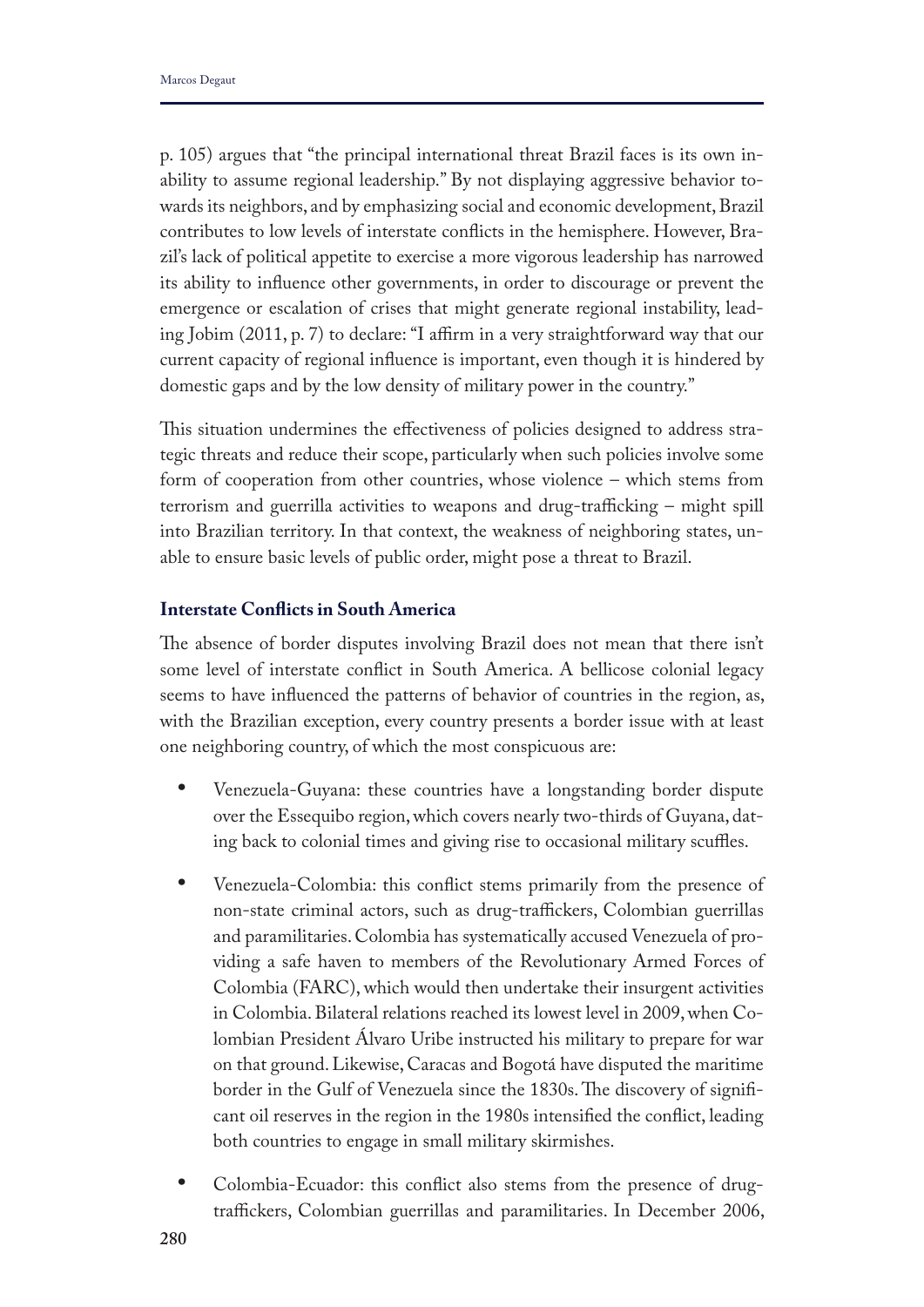Francisco Carrión, Ecuador's Minister of Foreign Afairs, declared a Colombian crop-spraying program which reached Ecuadorian territory a hostile act and recalled his country's ambassador. On March 1, 2008, a larger diplomatic crisis broke out when the Colombian Armed Forces bombed some FARC camps in Ecuador and crossed the border to chase combatants. Ecuador, supported by Venezuelan troops, dispatched its militaries to the region. Diplomatic ties were interrupted and were resumed only in November 2010. Tensions, however, remain in the area.

- **•** Ecuador-Peru: these countries share a long border made up largely of jungle and high mountains. The area known as Cordillera del Condor had been the site of armed disputes between both countries for more than 150 years. Despite claims that the land was part of Ecuador, the area of confrontation was recognized as Peruvian by the 1942 Rio Protocol and other international legal instruments. A military confict erupted in 1995, resulting in a peace agreement signed in 1999.
- **•** Peru-Chile: After winning the Pacifc War (1879-1893) against Bolivia and Peru, Chile imposed its sovereignty on the Peruvian province of Arica, which harbors the strategic Arica Port. Both countries have kept strained relations since then. In 2008, Peru demanded the International Court of Justice (ICJ) to rule its claim to redraw the maritime boundary between both countries. On January 27, 2014, the ICJ basically maintained the borders as they were.
- **•** Chile-Bolivia: As a result of the Pacifc War, Bolivia lost its access to the Pacifc Ocean and to copper-rich lands, annexed by Chile. Since then Bolivia never gave up of its objective of regaining the lost possessions. On April 24, 2013, Bolivia brought the case before the ICJ, which is still pending. These are the only countries in South America that do not have diplomatic relations.
- **•** Chile-Argentina: Since the 1880s, these countries have disputed over 100 miles of a contested territory known as the Southern Icefelds, which is believed to contain one of the largest reserve of potable water in the world. Although an accord was signed in 1998, domestic circumstances in Argentina have led the country's rulers to try to reignite old tensions as a diversionary strategy from the Argentina's dire economic situation.

Although none of these issues can be credibly considered a direct threat to Brazil, they represent sources of regional instability. Consequently, it would be in Brazil's best interest to use its diplomatic, military, and economic weight to develop strategies that favor regional cooperation and the maintenance of a stable and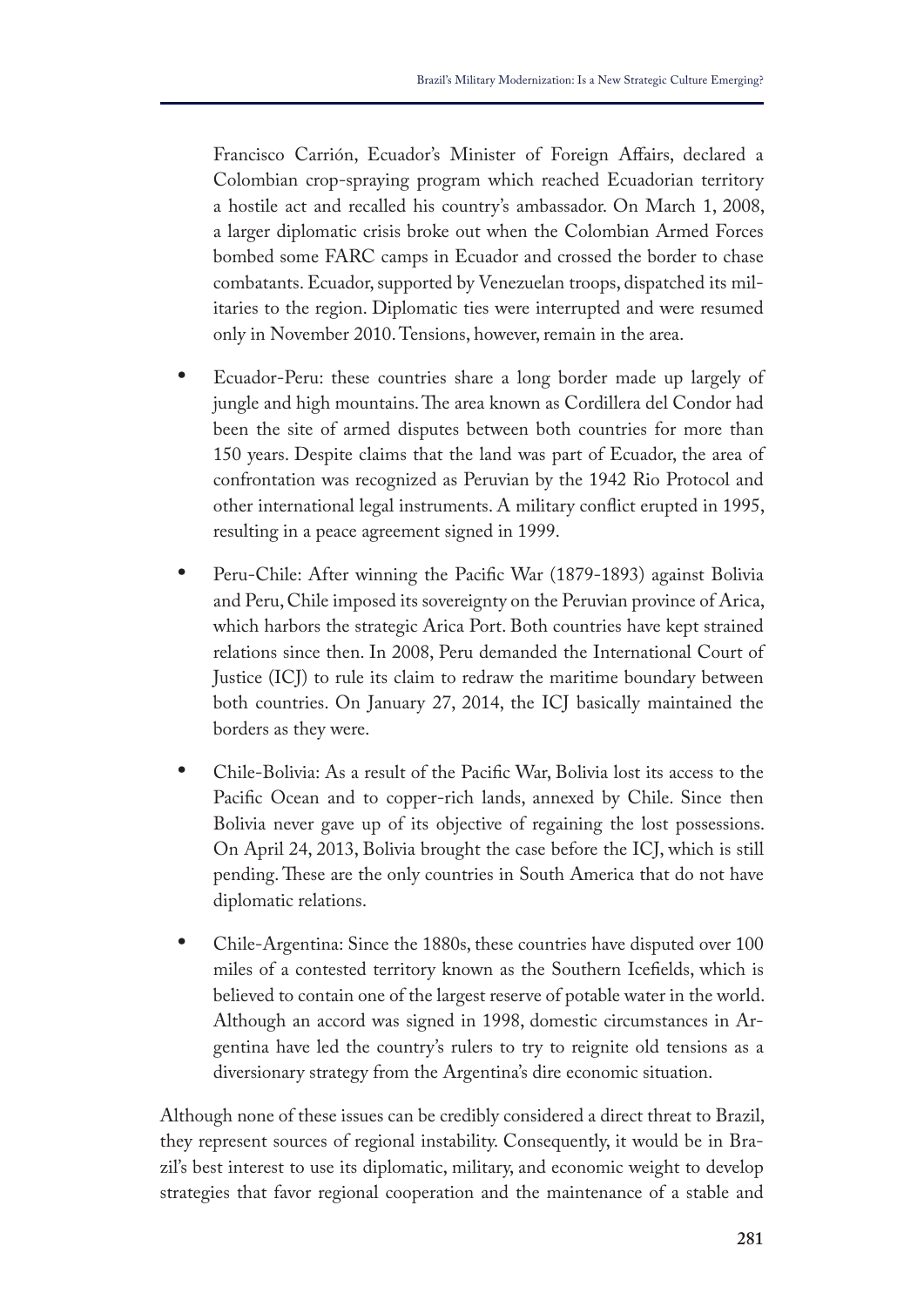peaceful continent.

## **Te Extra-Continental Scenario**

Although "it is evident that South America's borders zones have become 'hot spots' because traditional and new threats tend to overlap and mutually intensify one another in these often poorly patrolled spaces" (Flemes & Radseck 2009, p. 8), Brazil perceives no major threats to its national security. The same cannot be said regarding the extra-continental scenario. Bitencourt and Vaz (2009) argue that the traditional strategy of associating economic development and security as a national goal<sup>2</sup> may have given rise to negative effects, the main downside of which is the emergence of "conspiracy theories". In the Brazilian public mentality, there is a long held belief that developed countries are systematically blocking Brazilian efforts to become a major power. Brands (2010, pp. 11) observes that "Brazilian strategic analysis features a perva¬sive sense of danger – a fear that the strictures of the current global order might impede Brazil's develop¬ment or otherwise limit its potential." Likewise, Bertonha (2010, p. 114) asserts that "the possibility of Brazil making demands in the international scenario has always been blocked by two variables: less power and no chances given to it by the great powers." Gouvea (2015:138) observed that

*In the 1990s and 2000s, Brazil's defense industry sufered a dramatic reduction in size, diversifcation, and momentum. Beginning in the 1980s and early 1990s, it sufered a missile technology and a supercomputer embargo from the G-7 nations, which hampered the industry's ability to upgrade its defense hardware and software; this in turn dramatically compromised its global penetration capability.*

Brazilian policymakers, in general, believe that other nations covet Brazil's natural resources and would take them if necessary. As Amorim (2013), former Minister of Foreign Afairs (1993-1995 and 2003-2011) and Defense (2011-2015) observed,

*Brazil's abundance of energy, food, water, and biodiversity increases its stake in a security environment characterized by rising competition for access to, or control of, natural resources. In order to meet the challenges of this complex reality, Brazil's peaceful foreign policy must be supported by a robust defense policy*

The way Brazil assesses the international scenario to formulate its security and foreign policies refect its strategic culture. Although Itamaraty traditionally depicts the country as a *satisfed* or *status quo* nation, deprived of major ambitions,

<sup>2</sup> Brazil's END (2009, p. 8) states that "[t]he national strategy of defense is inseparable from the national strategy of development. The latter drives the former. The former provides shielding to the latter. Each one reinforces the other's reasons."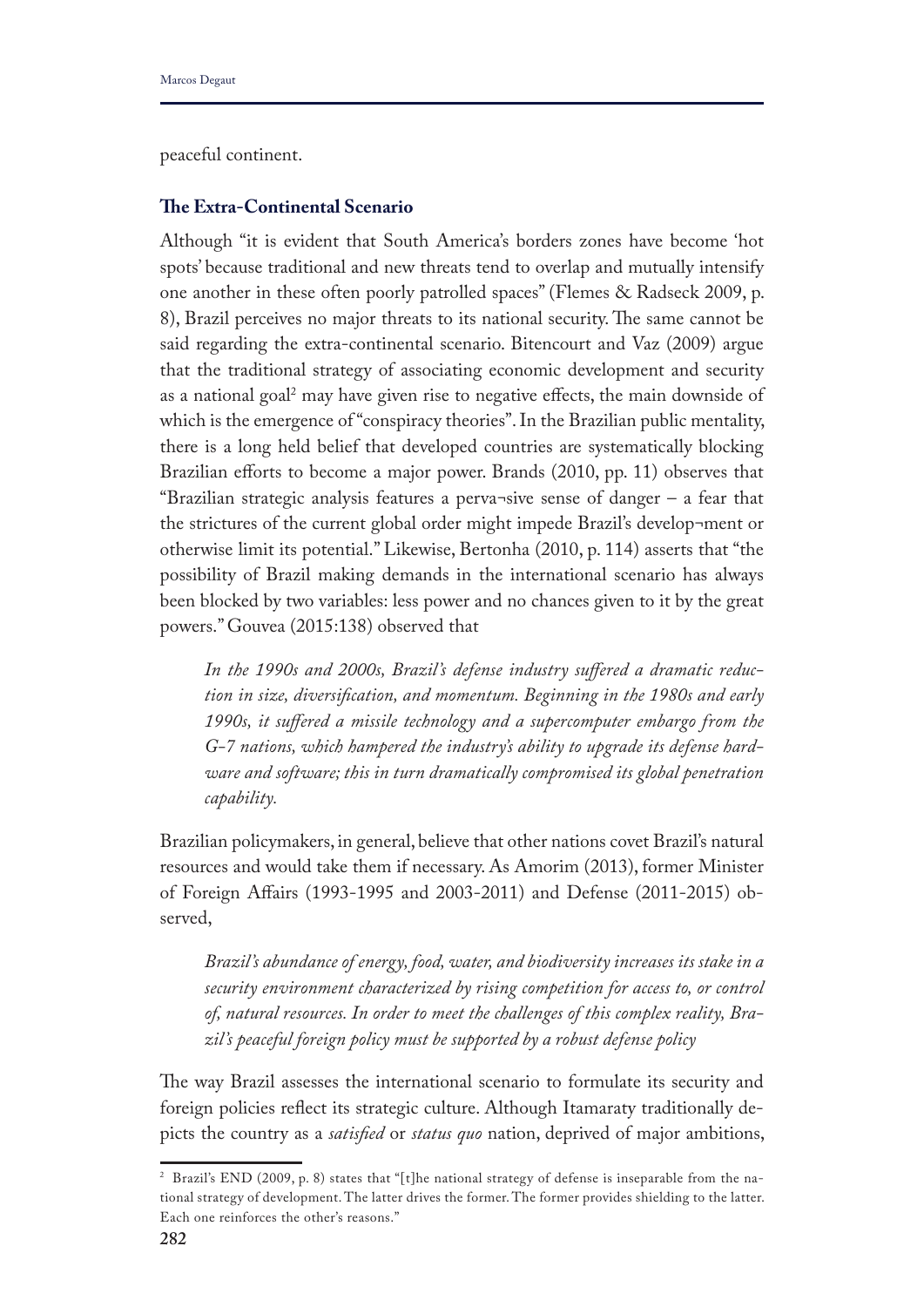Brazil is anything but satisfed with the current global order, a stance consistent with its drive for greatness. This concept seems to be instrumental and might mean only that Brazil has no territorial ambitions or border conficts, an approach designed to be consistent with Brazilian peaceful traditions and "not to stir controversy through the identifcation of neighbours as poten¬tial threats" (Kenkel 2013, p. 112). Brands (2010, p. 10) suggests that Brazil's grand strategy

*has been rooted in a deeply ambivalent view of the international system. In one sense, Brazil has beneft¬ed enormously from "public goods" that the United States and its Western partners provided during the postwar – and now the post-Cold War – era…[n]onetheless, the prevailing global order still strikes many Brazilians as fundamentally inequitable.*

In fact, in its eagerness to achieve major power status, Brazil has sometimes adopted an erratic behavior, implementing inefective, and often contradictory, piecemeal strategies. At times, Brazil has accepted the current status quo and tied its emergence to the fate of the major powers. At diferent times, it has adopted a revisionist stance, to improve its position in the international system. Brazilians appear to believe that the chaotic, competitive and asymmetric nature of the international system is a source of instability that determines the status of the countries and limit their strategic choices. Consequently, the willingness to provoke changes in the *status quo* demands the development of economic, political, military, and diplomatic capabilities. However, the fundamental contradiction in Brazilian foreign policy is the fact that Brazil presents itself as an indefatigable "champion" of the Global South but spares no efforts to be acknowledged as a potential member of the North, longing to be included in the restrict club of global powers.

For that reason, deprived of hard power capabilities, Brazil has systematically advocated the use of soft power resources as a strategy to promote changes in the international scenario to shape a more favorable environment to the realization of its interests. The concentration of power in the hands of a few countries, which goes against the principle of equality among sovereign countries, is something that Brazil has rejected, the reason why the country has displayed a preferential option for the strengthening of international institutions. In that sense, Brazil's perspective of its role in global politics relies heavily on the efficacy of multilateral institutional power, as a way to structure a more symmetric world order. A robust multilateralism is deemed more convenient for an emerging country to overcome its own status quo and find its place among the great powers. The strategic cornerstones of Brazilian foreign policy have followed from this framework.

Trying to make the transition from rule-taker to rule-maker, Brazil is struggling to have a bigger infuence on global issues, and Itamaraty seemed to understand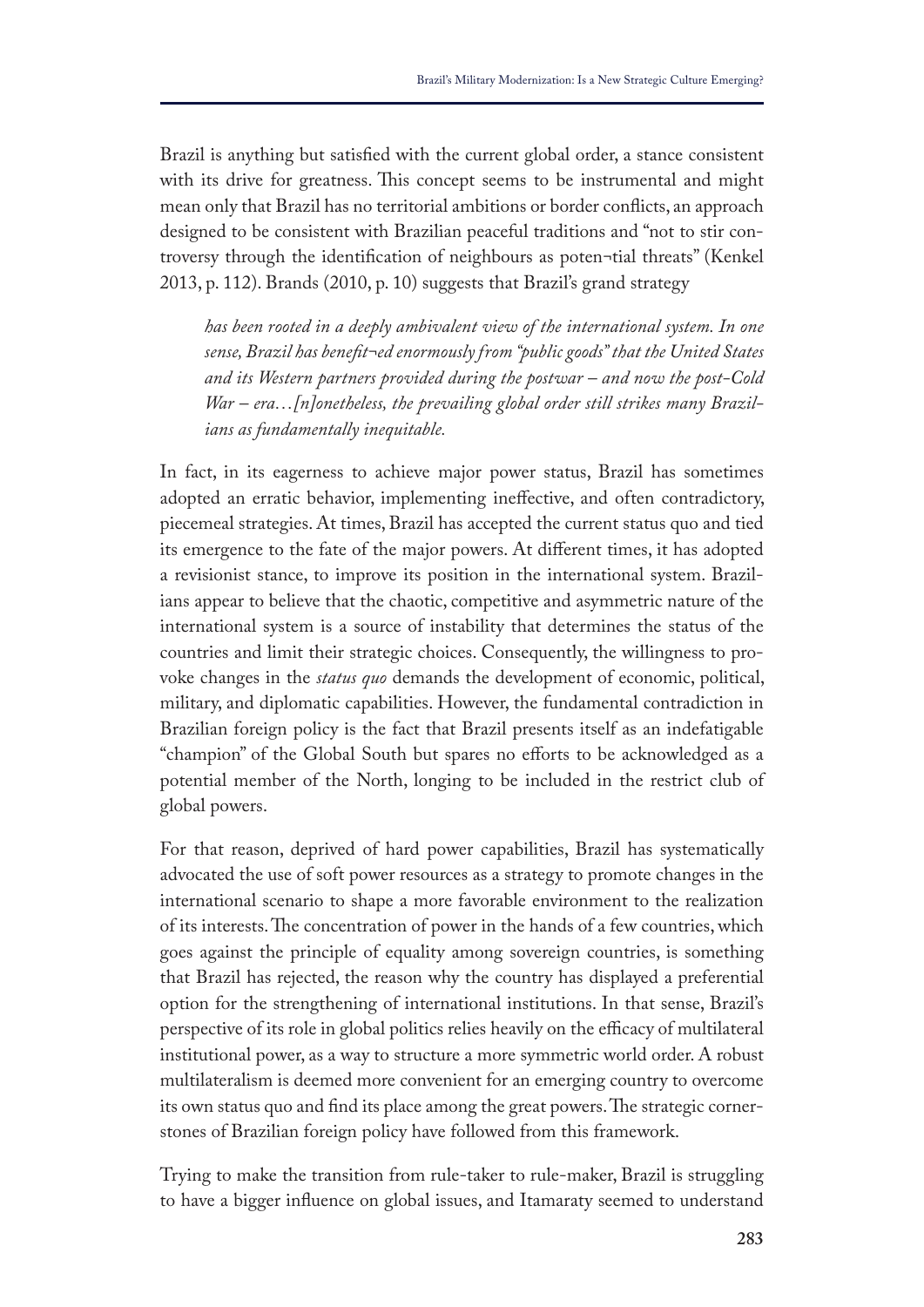that there were only two complimentary ways to achieve this objective. The first one is an attempt to gain leverage within existing mechanisms, by adopting a more proactive foreign policy and to engage actively in the activities of multilateral organizations within the framework of the current order. Brazil has been an active member of the WTO, the IMF and the World Bank, a constant presence in the United Nations Security Council (UNSC), and a key member in the discussions on climatic change, for example.

The second strategy is twofold. On one hand, the country vigorously advocates reforms in the global governance system, which might favor its interests, working to push for reform of the UNSC structure and multilateral fnancial architecture and institutions. On the other, Brazil tries to take the lead in building political and economic alliances to maximize and spread its influence. The Union of South American Nations (UNASUL), the IBSA Forum, the South American-Arab Countries initiative (ASPA), and the BRICS, whose afliation is seen as a passport to global leadership, are examples of this strategy. Certainly, such reformist behavior is addressed by neoliberal institutionalist theory, which argues that some degree of revisionism contributes to strengthen international organizations and regimes by updating decision-making processes, including new actors, and encouraging continuous adjustments regarding important issues, reason why it should not be confounded with systemic confrontation, although it does involve some confrontational elements (Keohane 1984).

The problem emerges when the importance conferred to multilateral institutions, norms, and regimes is mostly instrumental to the self-interested achievement of national objectives and priorities. To some extent, Brazil appears to be more concerned with benefts and power distribution issues than with the maximization of existing benefts, reason why, as important as these two strategies might be to Brazil's foreign policy, and as rooted as they are in the country's national identity, Brazilian policymakers seem to more and more acknowledge that soft power alone will not be enough to move forward the country's interests.

In fact, some scholars and countries, particularly in the developing world, argue that Brazil's diplomatic rhetoric is often at variance with its foreign policy behavior, and its initiatives to reform such international organizations would in reality not be about democratizing or giving greater legitimacy to them, "but rather about creating an 'expanded oligarchy'" (Stuenkel 2010:126). In this context, Brazil, a traditional critic of the system, would spare no efforts to promote the advancement of its own deeper integration into the system and be acknowledged as a member of the global elite.

Despite Brazil's interest in the stability of the system and in reducing asymmetries of power distribution, its participation in such institutions and regimes ap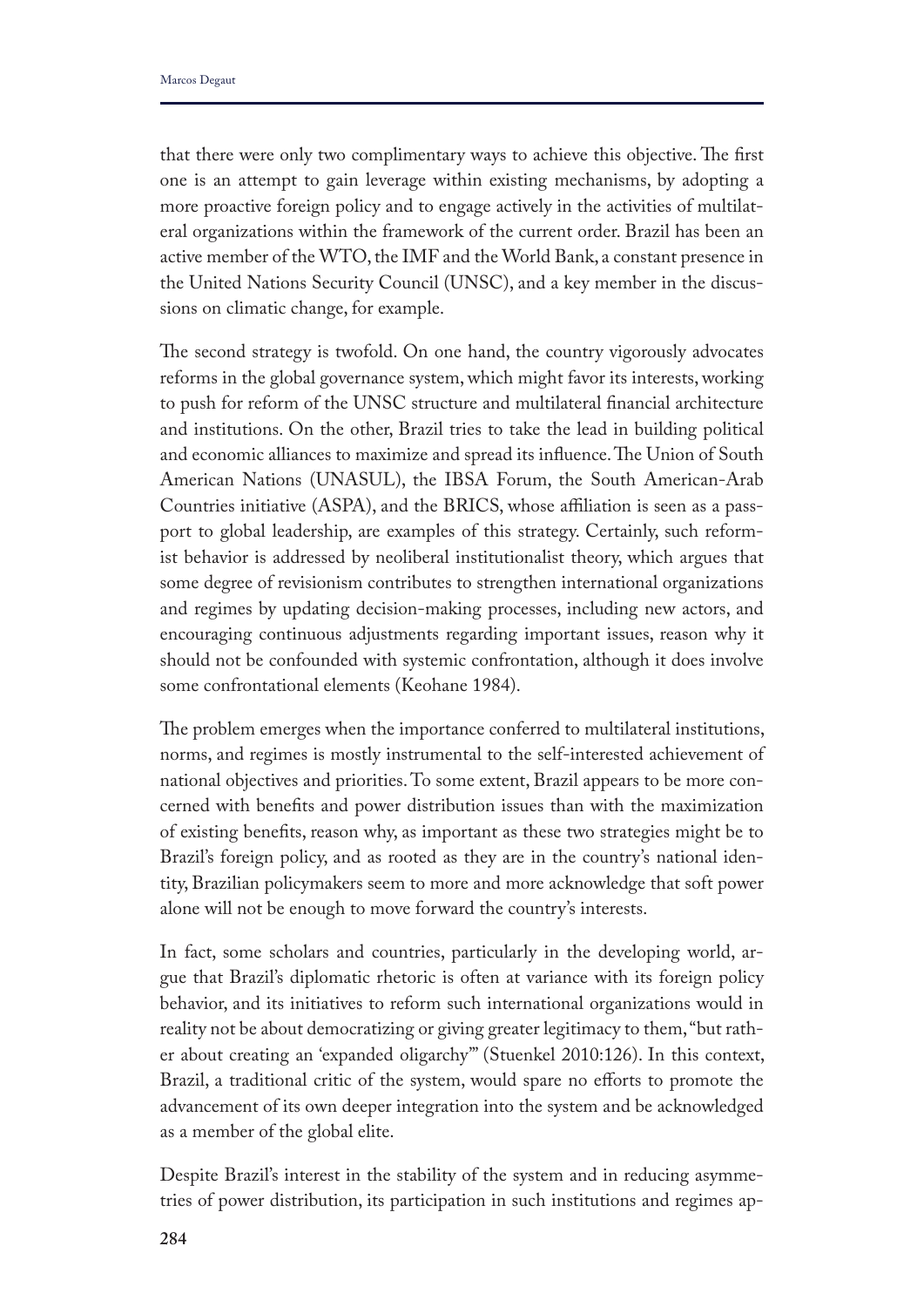parently also follows two distinct but complementary logics. On the one hand, these collective arrangements can provide Brazil with a geopolitical cover, reducing the impression that the country is merely seeking a superpower role in global afairs, while using them as a platform to advance its national geostrategic interests. On the other, Brazil reinforces its image as a leading developing nation among its counterparts, and reiterates its preference for multilateral solutions to international issues. In that context, a third strategy, based on the strengthening of military capabilities and a more active participation in UN peacekeeping missions, has taken shape and is gradually being implemented. As Amorim (2013), observed, "in an unpredictable world, where old threats are compounded by new challenges, policymakers cannot disregard hard power."

# **A Changing Strategic Culture?**

Considering that foreign policy choices are mediated through a set of core ideas, beliefs and doctrines that decision-makers use to justify preferences, the traditional focus of this approach has been on continuity or semi-permanence in strategic culture. Although those variables undergo changes along the years, they tend to evolve slowly, becoming semi-permanent features of the national identity. Such relative continuity allows a country to articulate a coherent grand strategy which refects its world views, to defne its foreign policy priorities, and to identify all instruments of power available to pursue its objectives.

However, strategic cultures do change, sometimes radically, due to external shocks, internal constraints, and/or the behavior of rival elites that could infuence strategic identities in a state. As part of its strategic culture and its preference for negotiated over military solutions, Brazil has traditionally rejected the employment of force in international relations and put a premium on ideational resources of leadership. As a long-time supporter of the principles of sovereignty, self-determination, and non-intervention, Brazil has historically relied on its soft power resources to forward its foreign policy priorities and promote international changes conducive to its objectives. As Hamann (2012, p. 72) explains,

*Brazilian foreign policy is molded by strong non-material aspects and lack of material capacity. When translated into foreign policy, these two conditions act in favour of the use of soft power to deal with international politics, which justifes Brazil's preference for non-coercive measures to maintain or restore international peace and security.*

Such stance, however, has led the country to neglect the development of its military capabilities. When it comes to hard power, there is an apparent mismatch between Brazilian global ambitions and its military capabilities. In comparison to its economy and size, Brazil "underspends on its defense" (Franko 2014, p. 10).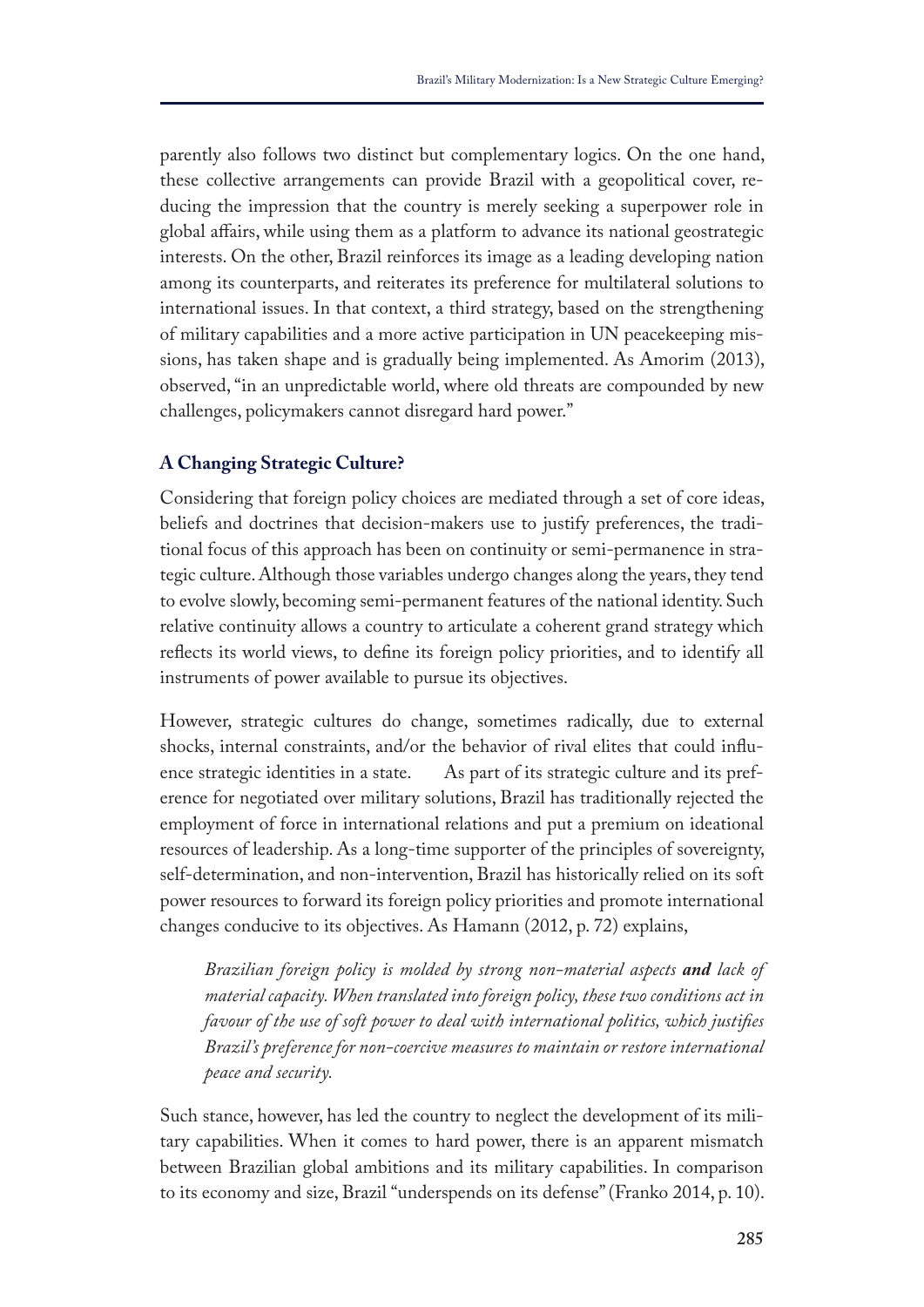Over the course of the last decade, Brazil has spent on average only 1.5% of its GDP annually on defense<sup>3</sup>, ranking only 65th in terms of military expenditure as a percentage of  $GDP<sup>4</sup>$  in the world, and 11th in terms of total dollars spent<sup>5</sup>. Its military expenditure reached US\$ 32 billion dollars in 2014, nearly 5% of the United States defense budget and less than one quarter of China's. Over 70% of that amount, however, was allocated to the payment of salaries and benefts, impairing its capacity to modernize military hardware, equip its armed forces, and project force outside its borders. Brazil has also spent less than the other BRICS countries. While military expenditures in Brazil increased only by 22 percent from 2002–2011, China's, Russia's, and India's spending grew by 170 percent, 79 percent, and 66 percent, respectively (Franko 2014).

Within such framework, Brazil's traditional non-confrontational politics might refect the weakness of its military power. Brazil's perception of its own identity was historically that of a weak marginal state seeking the assistance and protection of more powerful nations. Hamann (2012, p. 75) notes that, "the lack of materiality in Brazilian power has at least two consequences. First, it emphasizes that Brazil does not have the credentials of a global power; Second, Brazil still has to recognize that climbing up to a new level involves responsibilities that go beyond pure diplomacy."

| Year | <b>Budget in U.S. Dollars (billions)</b> | % of GDP |
|------|------------------------------------------|----------|
| 2005 | 26,502                                   | $1.5\,$  |
| 2006 | 27,441                                   | $1.5\,$  |
| 2007 | 29,595                                   | $1.5\,$  |
| 2008 | 31,488                                   | $1.5\,$  |
| 2009 | 34,334                                   | 1.6      |
| 2010 | 38,127                                   | 1.6      |
| 2011 | 36,932                                   | $1.5\,$  |
| 2012 | 37,751                                   | $1.5\,$  |
| 2013 | 32,875                                   | 1.4      |
| 2014 | 32,860                                   | 1.4      |
| 2015 | 31,954                                   | 1.4      |

**Table 1: Brazil's Defense Budget as a percent of GDP 2005-2014**

*Source: SIPRI6*

<sup>3</sup> SIPRI Yearbook 2014.

<sup>4</sup> IndexMundi. Available at [http://www.indexmundi.com/g/r.aspx?t=0&v=132&l=en].

<sup>5</sup> SIPRI Yearbook 2014.

**<sup>286</sup>** <sup>6</sup> Available at [https://www.sipri.org/sites/default/files/Milex-GDP-share.pdf ] and [https:// www.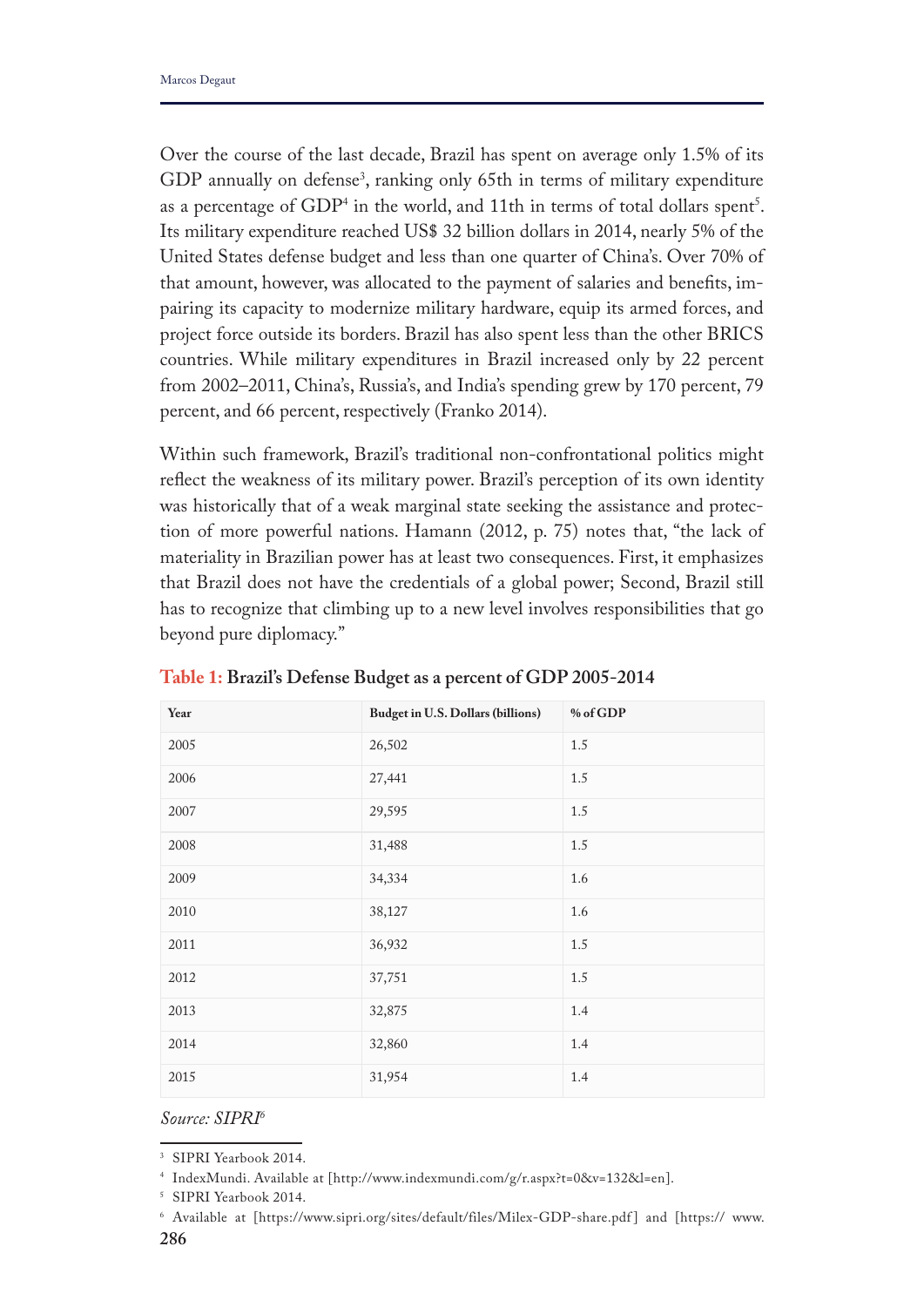What then happens when a country's traditional strategic culture conficts with what has been increasingly seen as an aspiring great power identity? Despite Brazil's preference for soft-power strategies, a slow but noticeable change seems to be under way regarding how Brazilian policymakers understand the legitimacy of the use of power to pursue foreign policy objectives.

This changing perception suggests that Brazilian policymakers seem to be relying more on hard power capabilities than on ideational factors alone, as a foreign policy "excessively based on negotiation may show signs of weakness and may generate more damage than benefts" (Bertonha 2010, p. 12). Tat shift appears to mirror a growing perception among Brazilian decision-makers that if Brazil wants to increase its standing in international politics it must be able to fex its muscles and display military and power projection capabilities and resolve. As the Brazilian END (2008, p. 11) states, "in order to dissuade, one needs to be prepared to combat", and "if Brazil is willing to reach its deserved spot in the world, it will have to be prepared to defend itself not only from aggressions, but equally from threats" (Ministry of Defense 2009, p. 8). Jobim (2011, p. 7) also highlighted this "new" stance: "Soft power separated from hard power means a diminished power or a power that cannot be applied to its full potential." Likewise, former Navy Minister Admiral Mário Flores stated that "pacifsm is not conformity, and modern military power should not be improvised. It will be too late if we think of it only in times of need"'.

This stance also seems to reflect a growing understanding that no country has been able to acquire global power status without a solid military power to complement its diplomacy. The American support for India's aspiration to a permanent seat on the UNSC illustrates this point, by fostering the impression that the achievement of the seat depends largely on a country's military power and nuclear status. Compared to stronger players, the renunciation of the use of force can perpetuate asymmetries of power that could block a country's path towards great power, as "without military power, the country is constrained in its relations and autonomy relation to the great powers and even its own national 'soft power' and diplomacy decrease in credibility" (Bertonha 2010, p. 114).

In this context, the development of its nuclear submarine program, the more active participation in UN peacekeeping missions, the purchase of 36 new combat aircraft, with prospects of acquiring another 72, and the ongoing process of modernization of its armed forces seems to ft within the framework of a country that, although tied to its traditions, is recognizing that it must develop its military capabilities if it wants to one day be considered a major power.

sipri.org/sites/default/files/Milex-constant-USD.pdf ]

<sup>7</sup> O Estado de São Paulo. Available at [http://opiniao.estadao.com.br/noticias/geral, defesa-nacionalimp-,1658121].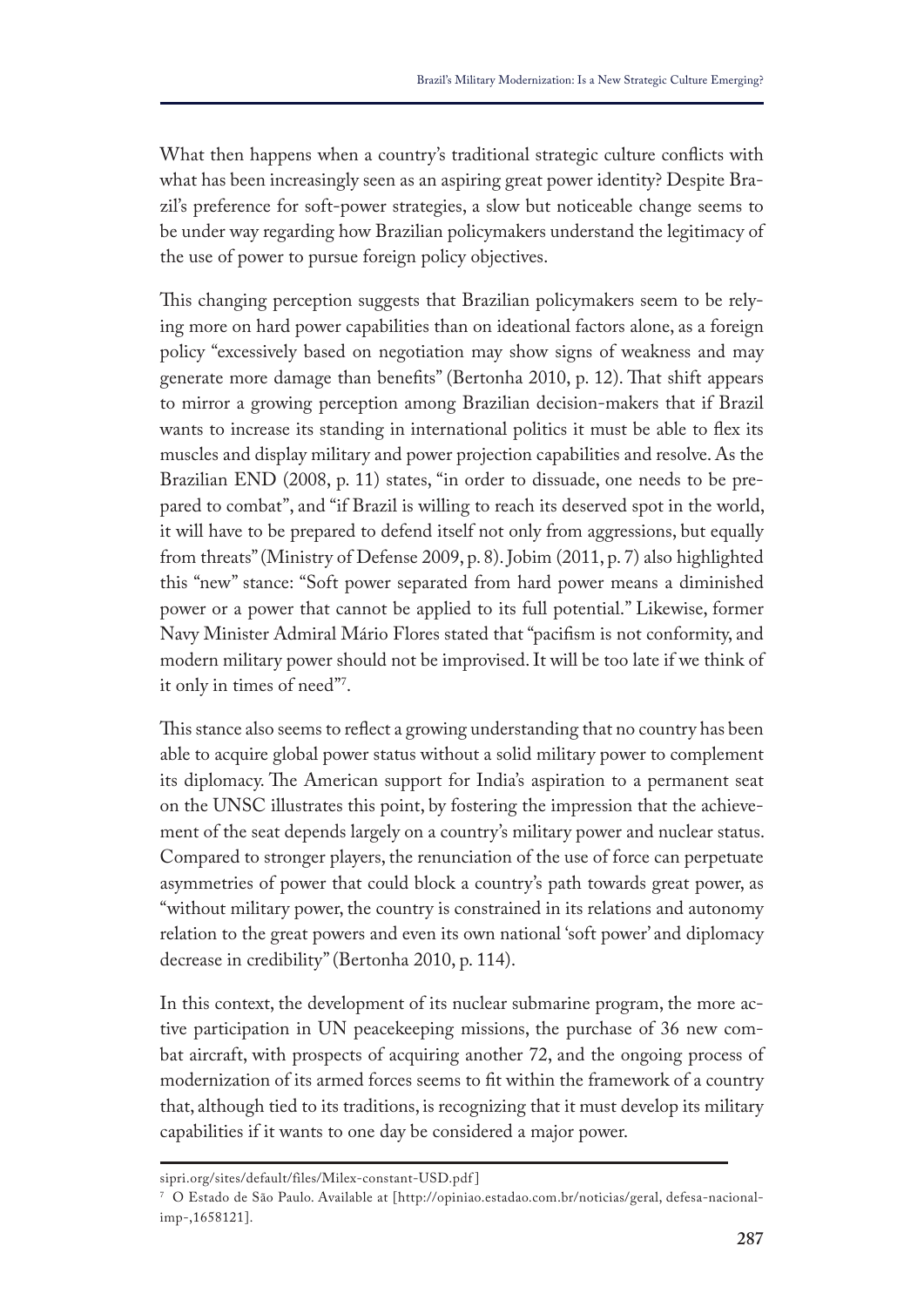## **Brazil's Military Modernization**

Adopting the perspective that military power does not need to be used but it needs to be solid and dependable, Brazil is seeking to strengthen its military capabilities in a number of strategic areas, to convey the message that it will be ready to exhibit military power to complement its political-diplomatic and economic capabilities. In that context, the END (2009, pp. 11-23) is based on the main guidelines:

- 1. To dissuade the concentration of hostile forces in the terrestrial borders, in the limits of the Brazilian jurisdictional waters, and prevent them from using the national air space [...].
- 2. To organize the Armed Forces under the aegis of the monitoring/control, mobility and presence trinomial [...].
- 3. To develop the ability to monitor and control the Brazilian air space, the territory and the jurisdictional waters [...].
- 4. To develop the capacity of promptly responding to any threat or aggression backed by the capacity to monitor/control [...].
- 5. To deepen the link between technological and operational aspects of mobility  $[...]$ .
- 6. To strengthen three strategically important sectors: cybernetics, space and nuclear [...].
- 7. To enhance the presence of Army, Navy and Air Force units in the border areas [...].
- 8. Prioritize the Amazon region.
- 9. To develop logistic capacity, in order to strengthen mobility [...].
- 10. To develop the concept of fexibility in combat to meet the requirements of monitoring/control, mobility and presence [...].
- 11. To structure the strategic potential in terms of capabilities. [...].
- 12. To prepare the Armed Forces to perform growing responsibilities in peacekeeping operations. [...].
- 13. To expand the country's capacity to meet international commitments in terms of search and rescue [...].
- **288** 14. To develop the potential of military and national mobilization to assure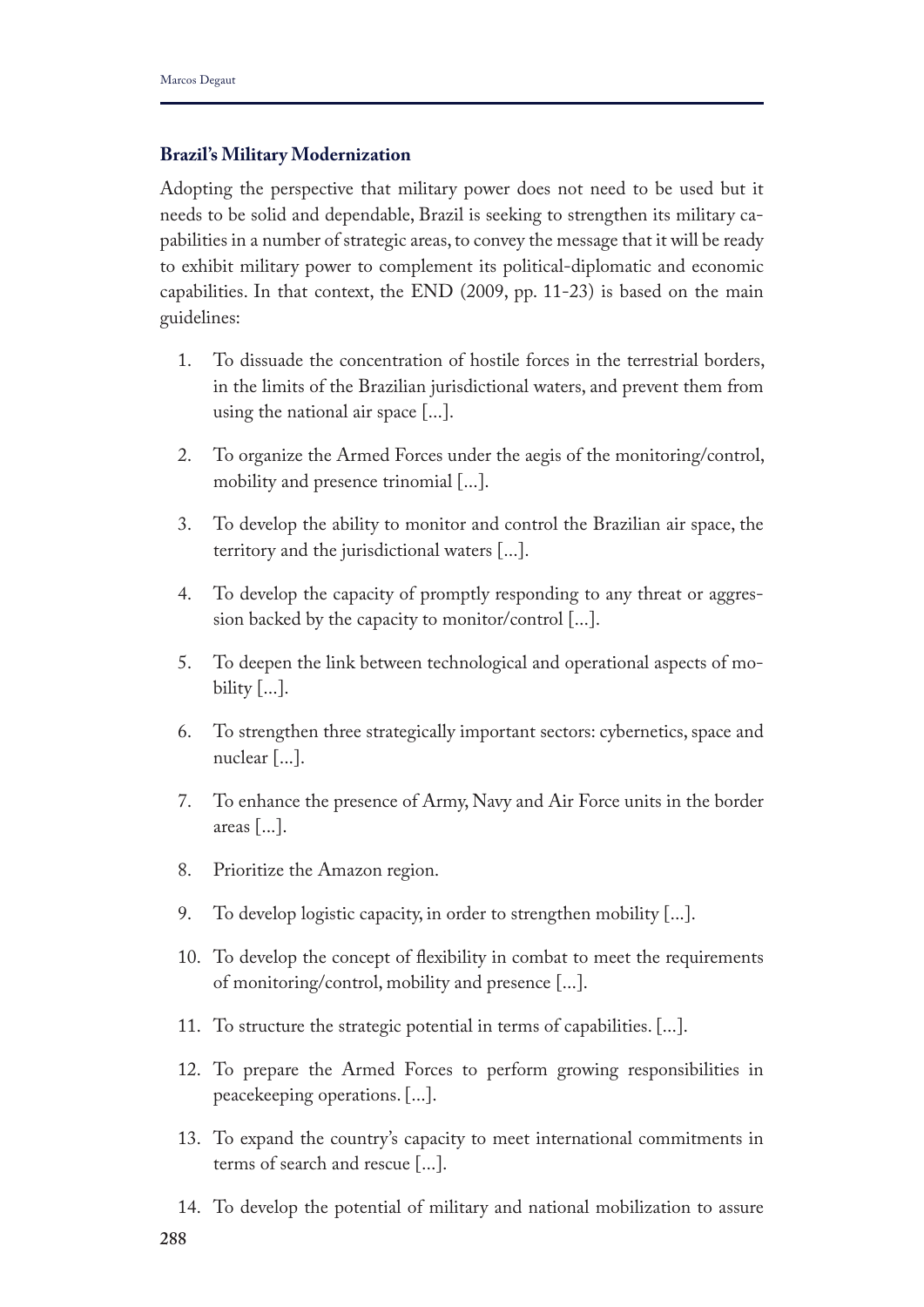the dissuasive and operational capacity of the Armed Forces. [...].

15. To qualify the national defense industry so that it conquers the necessary autonomy in indispensable technologies to defense purposes.

These guidelines indicate that the END is based on three perspectives: national, regional, and global. The national dimension involves the reorganization of the Armed Forces, and the development of hard power capabilities that can be used as an efective deterrent against any threats to Brazil's territorial integrity and sovereignty. The regional level envisages Brazil as an element of unity and stabilization in South America, while promoting its integration. The third dimension reflects the country's ambition of playing a major role in international afairs, including a more active presence in UN peacekeeping missions.

Brazil is expected to spend US\$190 billion between 2013 and 2019 to upgrade its military capabilities, having already implemented "an offset policy and strategy forcing foreign defense companies to transfer technology and to use local Brazilian domestic companies to produce and assemble defense hardware and software" (Gouvea 2015, p. 139). The strengthening of an indigenous defense technology industry, intrinsically linked to national development, is the central pillar upon which these perspectives are built. The END  $(2009, p. 18)$  explicitly called for a robust domestic defense industry with the "technological capacity [...] to gradually rule out the need to purchase imported services and products".

Such endeavor has led the government to establish partnerships not based on ideology and that allows for growth of the defense technology sector. The insistence on ofsets and technology transfer in its military modernization process is a crucial part of this efort. A key tenet of the END is the perception that the country will only achieve international prominence through mastery of sensitive technologies in the following strategic sectors: cybernetics; an autonomous space program, including the development project of geostationary satellites to ensure secure communications and to monitor Brazilian territory; and the strengthening of peaceful nuclear capabilities, whose main focus is the development of a nuclear submarine and the generation of energy. In this regard, the END (2009, p. 33) explicitly calls for the following initiatives:

- a) Regarding the nuclear-propelled submarine program, Brazil should complete the full nationalization and the development – at industrial scale – of the fuel cycle (including gasifcation and enrichment) and of the reactor construction technology for exclusive use of the country.
- b) Speed up the mapping, ore searching and utilization of uranium deposits.
- c) Develop the potential of designing and building nuclear thermo power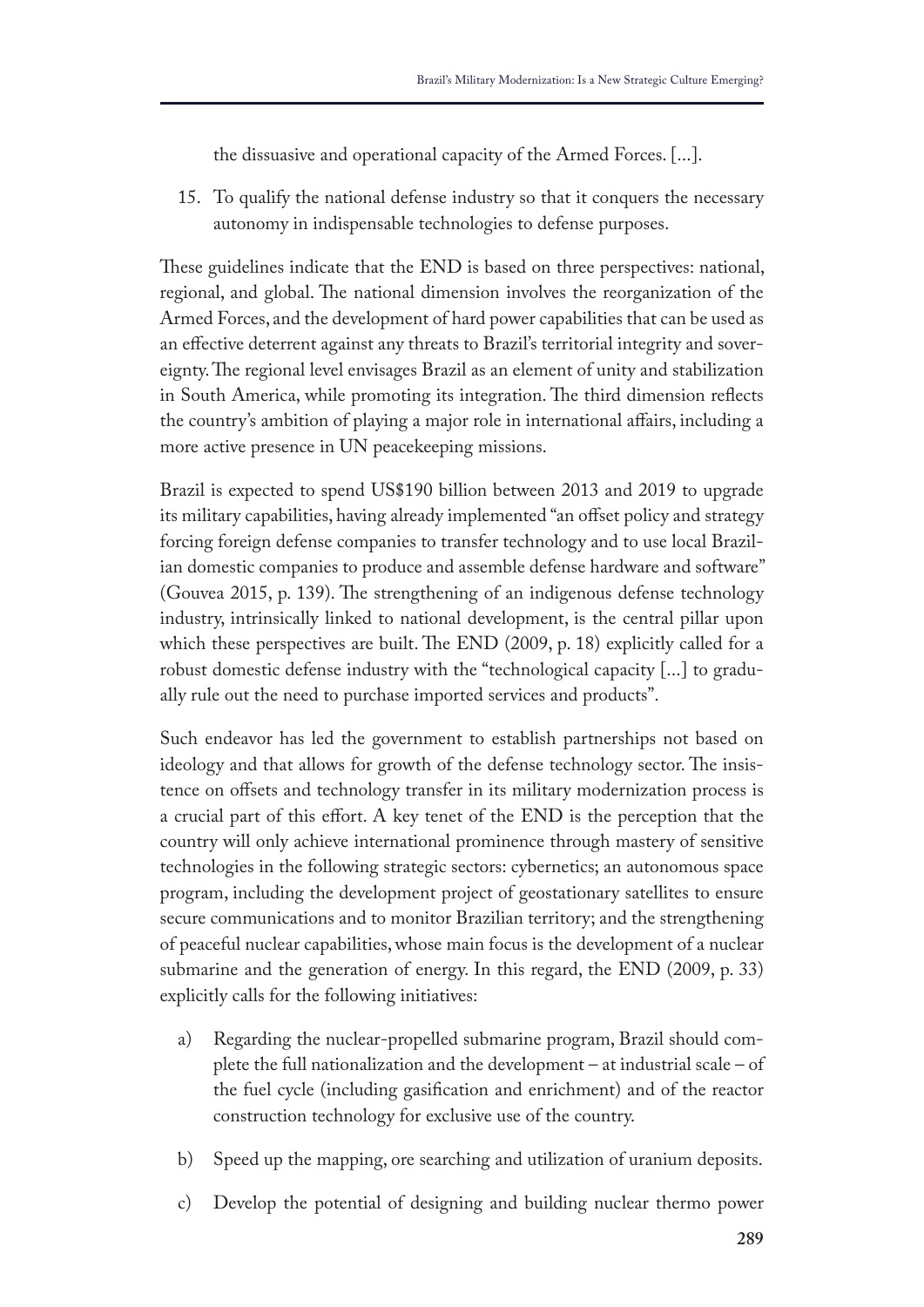plants with technology and capacities that may end up under the national domain, even if they are developed by means of partnerships with foreign companies and States. [...] and

d) Increase the capacity to use nuclear power for a broad range of activities

Likewise, Brazil is making substantial investments in military hardware, with the objective of not only being able to project power, but also as a message that the country aspires to assume greater responsibilities in global afairs. As Jobim stated, "[w]hat we want is to have voice and vote in the international arena, and this only goes to countries that have a defense structure to deter and to express national power" (Brands 2010, p. 15).

As part of its modernization program, Brazilian Navy signed a contract with a French company for the construction of fve highly modern submarines of the *Scorpene* class, one of them nuclear-powered, which could put Brazil ahead of regional competitors regarding the "dispute" for a permanent seat on the UNSC, as no other Latin country possesses that equipment. Navy officers have drawn attention to the fact that all UNSC permanent members possess nuclear submarines. A former Brazilian Admiral, for example, contended that "when Brazil becomes the sixth [member of the UN to possess a nuclear submarine), it will be much bigger as a nation from both military and strategic points of view. It will have solid means to claim a seat on the Security Council" (Rodrigues 2009).

The Navy has also sought to invest in the construction of six escort ships, equipped with up to 12-ton helicopters, eight ocean patrol ships and 15 river patrol ships. It is also modernizing the country's single aircraft carrier, while seeking to acquire another one. The AF-1 Skyhawk jetfighters operating in the São Paulo aircraft carrier are also undergoing a modernization process.

The Army has been developing projects to enhance its power projection capabilities, such as *Combatant of the Future*, which seeks to develop communications and location systems, weapons and night vision equipment, and *Strong Arm*, aimed at acquiring a new caliber rife model to equip soldiers. As part of its *Guarani* project, the Army has already signed a contract with an Italian company for the construction of two thousand tanks for transportation of their troops. Likewise, 250 German tanks, model Leopard 1A564, have already been purchased.

The Air Force has invested in the purchase of last generation jetfighters and the development of technology to manufacture its own fghter aircrafts, while modernizing all its AMX units. A multi-billion dollars contract was signed with Sweden for the acquisition of 36 Gripen NG jet fghters, of which 15 will be manufactured in Brazil. An important part of this agreement is the transfer of technology to the Brazilian defense industry. Brazil has also acquired the latest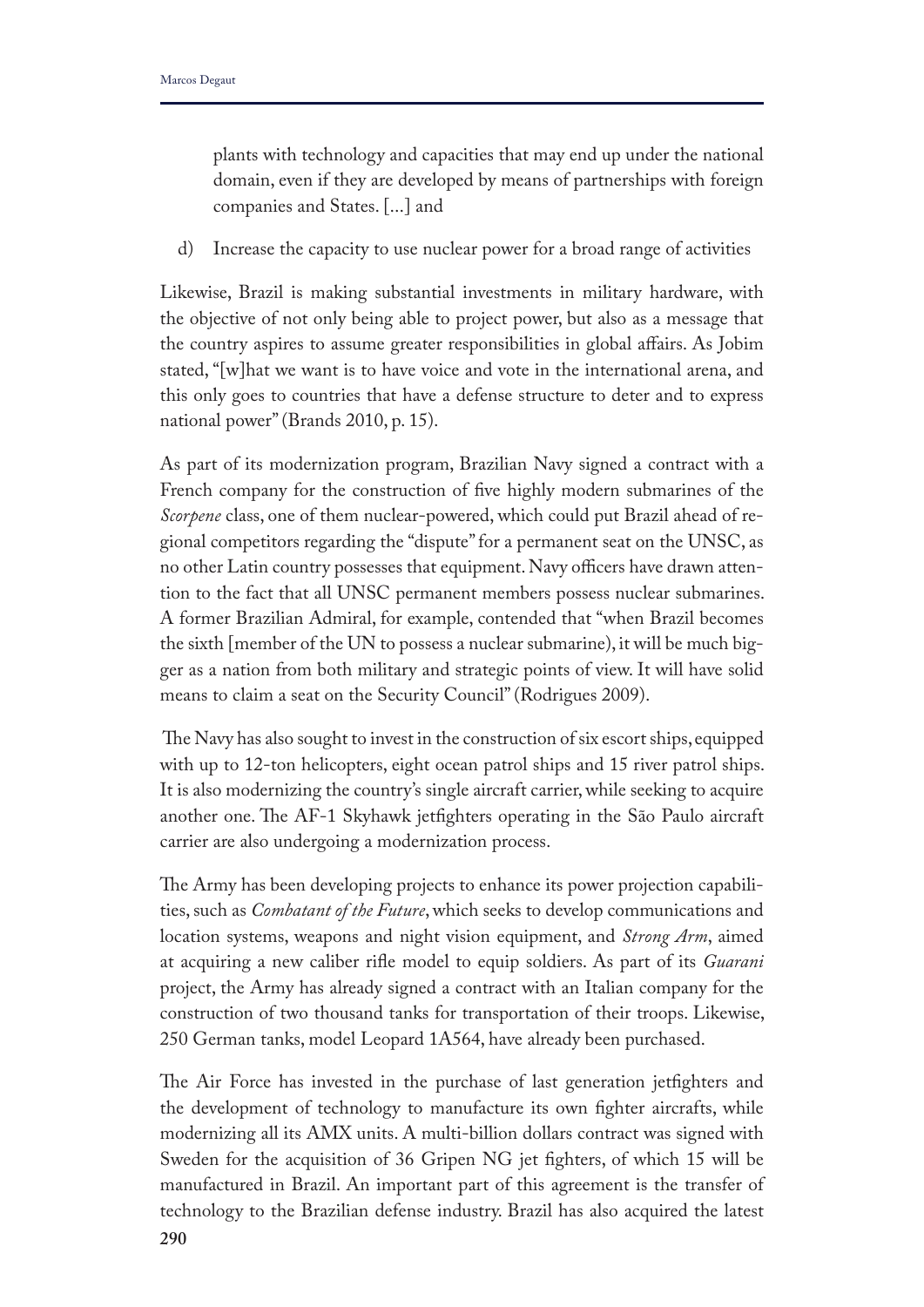generation of Russian attack helicopters AH-2 Sabre, while Embraer has developed two projects which are already international sales success: the Attack Aircraft A-29 Super Tucano and the medium-sized KC-390 tactical airlifter.

#### **Peacekeeping and International Projection**

States have diferent motivations to engage in peacekeeping operations (PKOs). Some view them as an opportunity for achieving self-interested objectives. Others believe that it can be translated into greater international prestige. Some consider PKOs as a shortcut to important positions within the structure of an international organization, while some take part merely in the hopes of getting some fnancial compensation. Peacekeeping can, therefore, be highly useful for states which see international institutions as a means for the pursuit of national interests, as " in no small way peacekeeping has developed as a way for middle powers to demonstrate their power in and their importance to world politics" (Neack 1995, p. 183).

This might be the case of Brazil. A more active participation in PKOs, to raise the country's international profle, increase its involvement in global afairs, and promote a stronger presence in the UN debates is another course of action present in Brazil's END – and something that might change the profle of its strategic culture. The END (2009, p. 62) states that "Brazil shall expand its participation in peacekeeping operations [...] according to the national interests." Likewise, the 2005 Brazilian National Defense Policy (2005, p. 9) states that

*To enlarge the country's projection in the world concert and to reafrm its commitment with the defense of peace and with the cooperation among the peoples, Brazil should intensify its participation in humanitarian actions and in peace missions with the support of multilateral organisms.*

Therefore, Brazilian policymakers "have quietly worked on the belief that wouldbe permanent members of the UNSC need to develop their hard power in order to be able to engage in military interventions and thus meet any potential challenges to international peace and order" (Valença & Carvalho 2014, p. 79). To Hirst and Nasser (2014, p. 1), Brazil's involvement in PKOs "has evolved from being a selective troop contributor to an ambitious innovator in terms of its political approach and stabilisation methods." As Brazil has performed well in PKOs, the END underscores the need for the country to be even more prepared to assume greater responsibilities, to meet UN collective security requirements worldwide. Couching the country's ambitions in diplomatic language, Amorim (2013) argues that

*By deterring threats to national sovereignty, military power supports peace; and, in Brazil's case, it underpins our country's constructive role in the pursuit of global stability. Tat role is more necessary than ever. Over the past two decades,*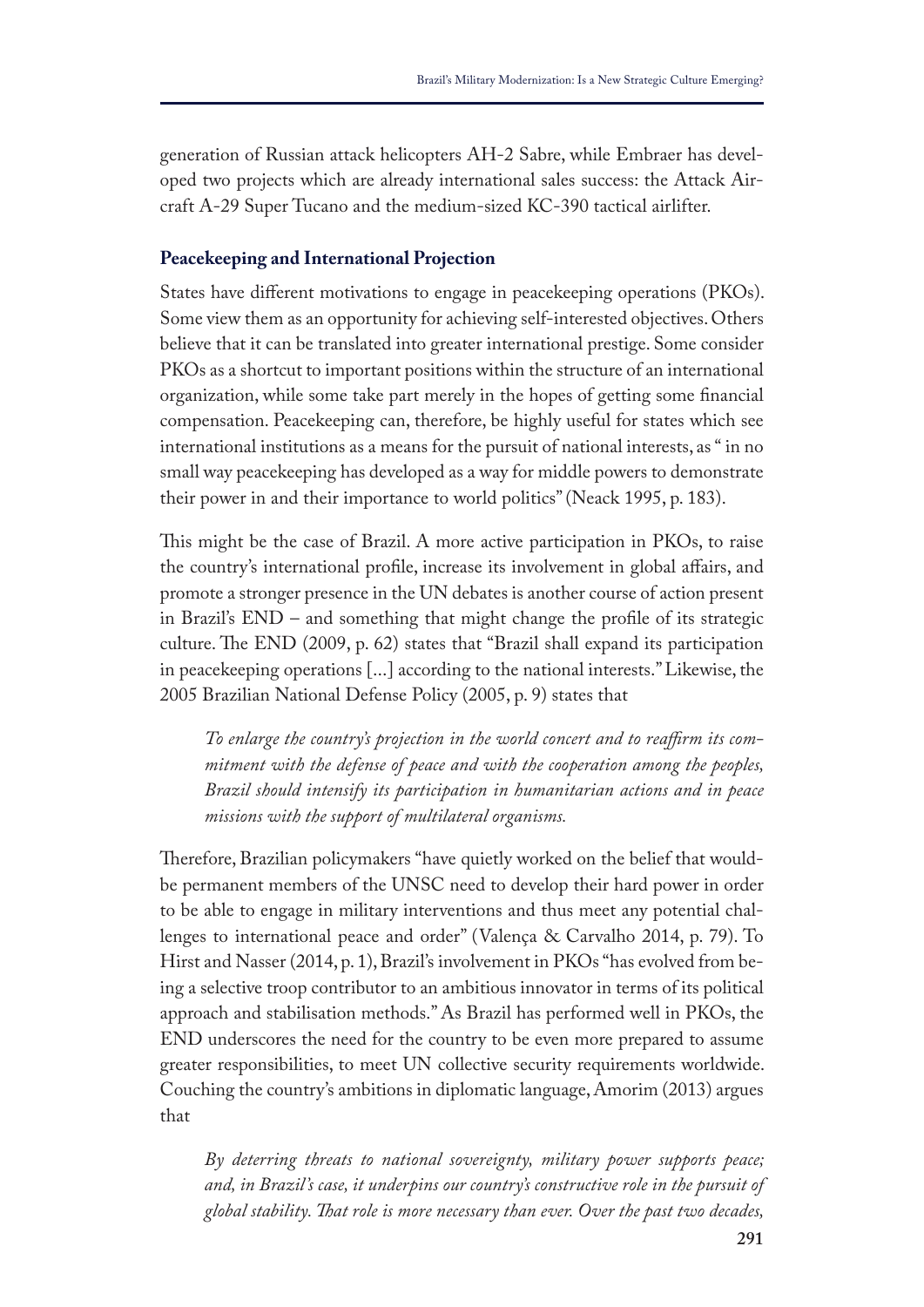*unilateral actions in disregard of the UN Security Council's primary responsibility in matters of war and peace have led to greater uncertainty and instability.*  [...] Even as Brazil hardens its soft power, it remains deeply committed to the *path of dialogue, confict prevention, and the negotiated settlement of disputes.* 

Amorim's words mean that as international norms and practices regarding humanitarian intervention are evolving towards a greater willingness of major powers to intervene militarily in the internal afairs of other nations, Brazil can reliably present itself as a country able to fulfll a mandate received from the UNSC and contribute to international peace and stability, with responsibility and effectiveness.

This new stance began to be adopted in June 2004, when Brazil accepted the command of the UN Stabilization Mission in Haiti (MINUSTAH), as until then Brazilian contributions were mainly symbolic and concentrated in Portuguesespeaking countries. This change from a secondary participation to an active leadership underscores Brazil's self-perception of its changing international role, leading to shifts in the geographical distribution and scale of involvement of Brazil's participation in PKOs which refect the reorientation of its foreign policy in its search for greater global infuence. Since then, now participating in nine of the 17 UN-led PKOs, with 1,229 troops, Brazil's engagement in PKOs has become one of the central pillars of its search for a new international status.

By accepting greater international responsibilities in the preservation of peace and security, Brazil seeks to assume a role more consistent with its global ambitions. Such reorientation, however, has led Brazil to become involved in controversial external interventions, revealing an unusual power-politics side to Brazil's role in PKOs, beyond the soft power rhetoric. This stance not only contradicts some principles of traditional Brazilian strategic culture, but also seems to indicate a readjustment in the country's international behavior and a shift in the capabilities, tactics, and doctrines of its Armed Forces.

# **Conclusions**

This study has argued that the impact of strategic culture is important to understanding Brazil's security and foreign policies. Its primary objective was to explain how Brazil has historically behaved, reacted and constructed a discourse that has constrained and motivated its decisions, explained its actions, and legitimized its behavior. It argued that Brazilian strategic culture has traditionally provided the milieu within which strategic thoughts, foreign policy and security concerns are debated, plans are formulated, and decisions are executed.

**292** However, as strategic cultures are not immutable, this study discussed the dynamics of strategic cultural change in Brazil and its implications for the country's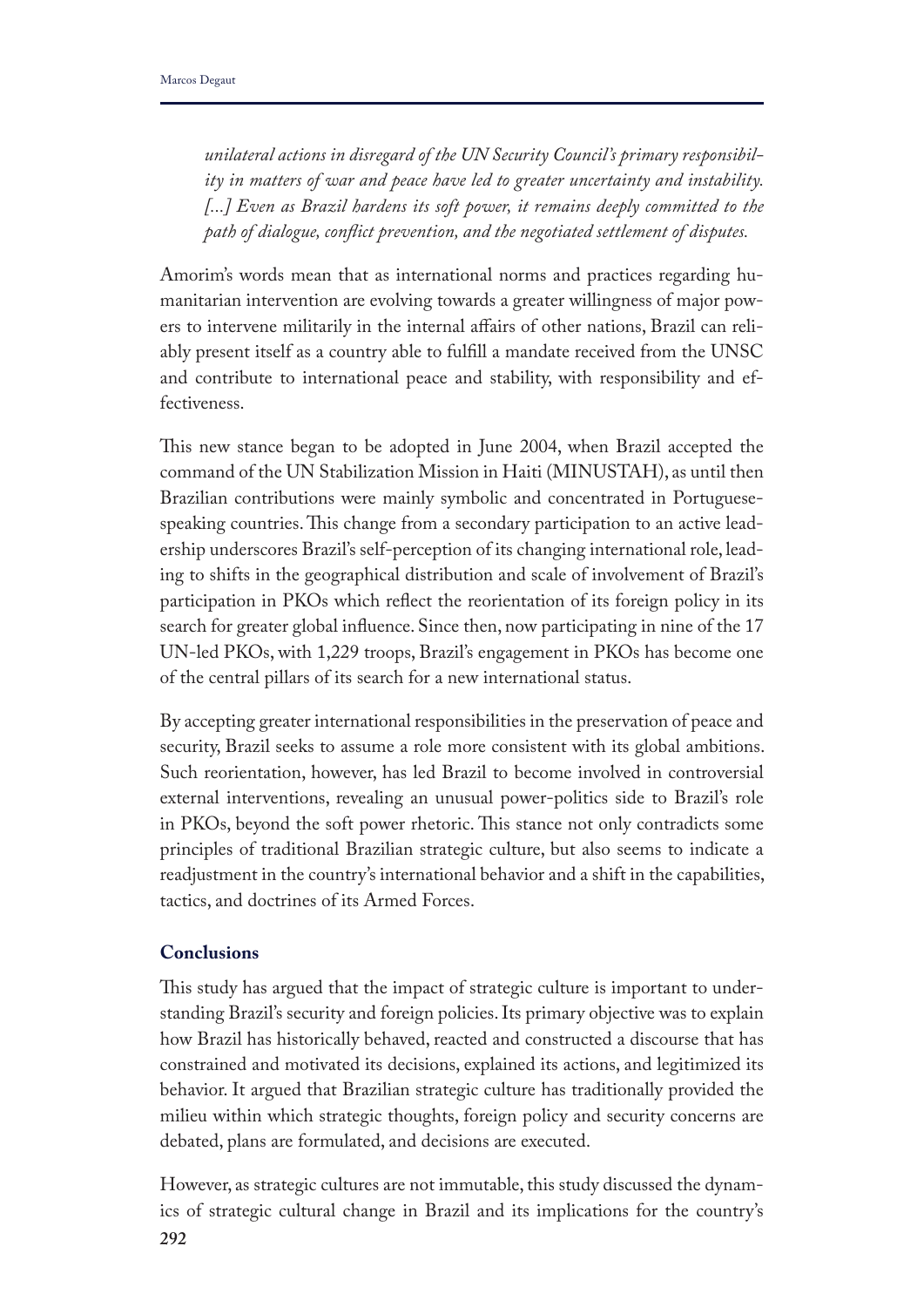security and foreign policy decision-making process. It examined how Brazil understands security and the security scenario with which the country operates, and found that this is a *sine qua non* condition to assessing Brazil's national defense policies, military strategies, and the changes in its strategic culture.

This research sought to explain that, as part of its strategic culture and its preference for negotiated over military solutions, Brazil has historically rejected the employment of force in international relations and put a premium on ideational resources of leadership. Brazil has not only clearly indicated its preference for strategies that favor peaceful means of confict resolution, but also relied on its soft power resources to promote international changes conducive to its objectives, a stance that has led the country to neglect the development of its military capabilities.

However, a slow but noticeable change seems to be under way regarding how Brazilian policymakers understand the legitimacy of the use of power to pursue foreign objectives. Brazilian policymakers seem to be gradually relying more on hard power capabilities than on ideational factors alone, what seems to be refected in the process of military modernization currently being undertaken, which fts within the framework of a country that is gradually recognizing that it must develop and display military and power projection capabilities if it wants to one day be considered a major power.

This behavior might also reflect a growing understanding that no country has been able to acquire global power status without a solid military power to complement its diplomacy. In that context, only historical perspective will be able to tell whether current changes in Brazil's security and foreign policy behavior, and its persistence through time, will have given rise to the emergence of a new strategic culture.

## **Bio**

Marcos Degaut (marcosdegaut@knights.ucf.edu), Ph.D. in Security Studies (University of Central Florida), is a Political Advisor at the Brazilian House of Representatives, Co-President of the Kalout-Degaut Institute of Politics and Strategy, and former Intelligence Officer. He served as Assessor to International Affairs at Brazil's Presidency of the Republic, Deputy Head of International Affairs at the Superior Court of Justice, and Secretary General of the National Judicial School. Currently a Research Fellow in the Political Science Department at the University of Central Florida, Marcos has published articles in highly-respected outlets such as Intelligence and National Security Journal, Harvard International Review, and the Center for Strategic and International Studies.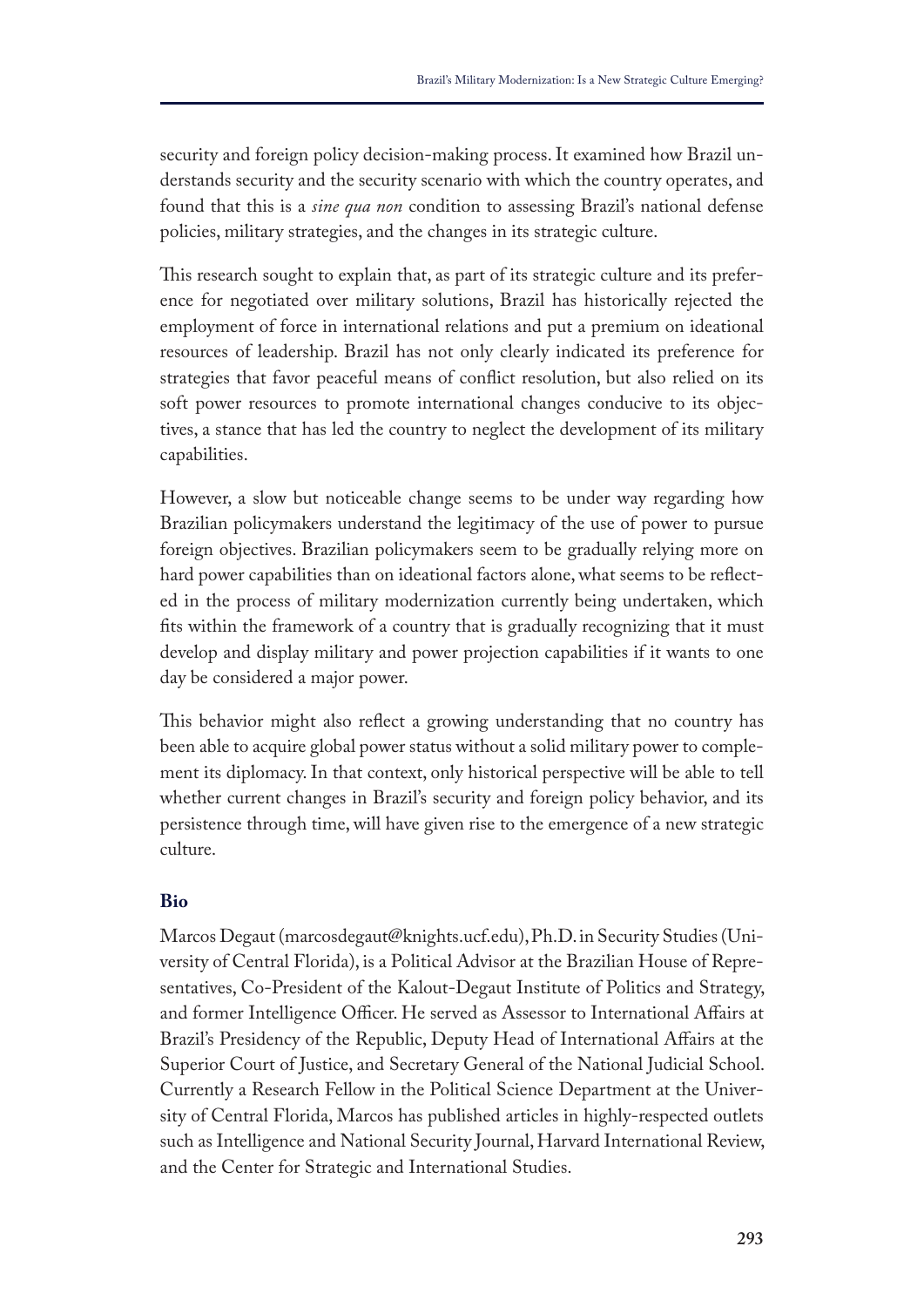### **Referenecs**

- Alsina Jr., João Paulo (2014). 'Rio Branco, grand strategy and naval power'. Revista Brasileira de Política Internacional, vol. 57, n.2, pp. 9-28.
- Amorim, C 2013, 'Hardening Brazil's soft power'. Project Syndicate, July 16. Available at [https://www.project-syndicate.org/commentary/a-more-robust-defense-policy-for-brazil-by-cel so-amorim].
- Barnett, M 1999, 'Culture, strategy and foreign policy change: Israel's road to Oslo', European Journal of International Relations, Vol. 5, N. 5, pp. 5-36.
- Bertonha, JF 2010, 'Brazil: an emerging military power? The problem of the use of force in Brazilian international relations in the 21st century'. Revista Brasileira de Política Internacional, Vol. 53, N. 2, pp. 107-124.
- Bitencourt L & Vaz, AC 2009, Brazilian strategic culture. Finding Reports N. 5, Applied Research Center, Miami: Florida International University.
- Brands, H 2010, Dilemmas of Brazilian grand strategy. Strategic Studies Institute, U.S. Army War College.
- Booth, K 1991, New thinking about strategy and international security. London: HarperCollins, Academic.
- Cardoso, Fernando Henrique (2004). The accidental President of Brazil: A Memoir. New York, NY: Public Afairs Books.
- Castro, Araújo (1974). Relações Brasil- Estados Unidos à luz da problemática mundial. Brasília: Mimeo.
- Desch, M 1998, 'Culture clash: Assessing the importance of ideas in security studies'. Security Studies, Vol. 23, N. 1, pp. 141-170.
- Eitelhuber, N 2009, 'The Russian bear: Russian strategic culture and what it implies to the West'. Connections, The Quarterly Journal, Vol. 9, issue 1, pp. 1-28.
- Farrel, T 2005, 'Strategic culture and American Empire'. The Sais Review of International Afairs, Vol. XXV, N. 2, pp. 3-18.
- Flemes, D & Radseck, M 2009, 'Creating multilevel security governance in South America'. Giga Working Papers n. 117.
- Franko, P 2014, 'The defense acquisition trilemma: the case of Brazil'. Center for Strategic Research, Strategic Forum 284, Institute for National Strategic Studies.
- Gouvea, R 2015, 'Brazil's new defense paradigm'. Defense & Security Analysis, Vol. 31, N. 2, pp. 137-151, DOI: 10.1080/14751798.2015.1038452.
- Hamann, EP 2012, 'Brazil and R2P: A rising global player struggles to harmonise principles and practice'. In Malte Brosig (Ed.), The Responsibility to Protect –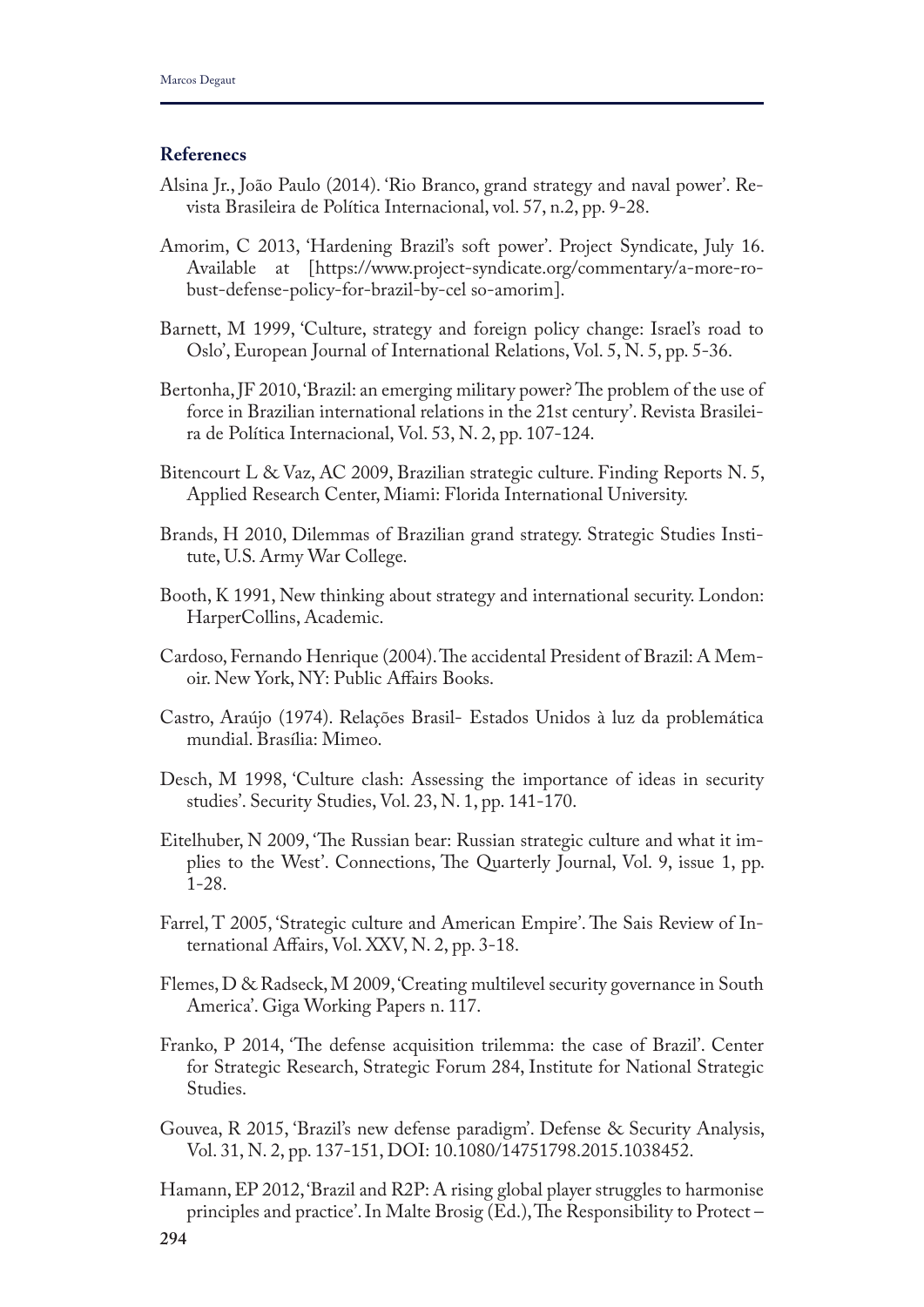from evasive to reluctant action? The role of global middle powers (pp. 71-89). Johannesburg, South Africa: Hanns Seidel Foundation.

- Hirst, M & Nasser, RM 2014, 'Brazil's involvement in peacekeeping operations: the new defence-security foreign policy nexus'. Norwegian Peacebuilding Resource Centre Noref Report September.
- Howlett, D 2005, 'Strategic culture: Reviewing recent literature'. Strategic Insights, Vol. 4, n. 10.
- Jobim, N 2011, 'Brazil and the world Opportunities, ambitions and choices'. Transcript of a speech delivered at a Chatham House conference. Available at [http://www.chatham house.org/sites/fles/chathamhouse/feld/feld\_document/Transcript%20Brazil%20and%20the%20World%20-%20Opportunities,%20Ambitions%20and%20Choices.pdf ].
- Jones, DR 1990, 'Soviet strategic culture'. In Carl G. Jacobsen (ed.), Strategic power: USA/USSR, London: St. Martin's Press.
- Johnston, AI 1995, 'Thinking about strategic culture'. International Security, Vol. 19, N. 4, pp. 32-64.
- Kenkel, KM 2015, 'Interests, identity, and Brazilian peacekeeping policy". In Broke A. Smith-Windsor (Ed.), Enduring NATO, rising Brazil: Managing international security in a recalibrating global order (pp. 83-115). Roma, Italy: NATO Defense College.

\_\_\_\_\_\_\_\_ 2013, 'Brazil as an international security actor'. In Felix Dane (ed.), Brazil Emerging in the Global Security Order. Rio de Janeiro: Konrad-Adenauer-Stiftung, pp. 107-120.

- Kennan, GF 1994, Around the Cragged Hill: A personal and political philosophy. New York: Norton.
- Keohane, Robert O. (1984). After hegemony: cooperation and discord in the world political economy. Princeton, NJ: Princeton University Press.
- Lafer, C 2000, 'Dilemmas and challenges in Brazil's foreign policy'. Brazil: Dilemmas and challenges, University of São Paulo Press, Vol. 14, N. 38, pp. 63- 71.
- Lantis, JS 2006, Strategic culture: From Clausewitz to constructivism. United States Defense Threat Reduction Agency.
- McCann, Frank D. (1998). 'Historical setting". In Rex Hudson (Ed.), Brazil, a country study, 5th ed. Washington, D.C.: Library of Congress, pp. 1-86.
- Ministério da Defesa (2008). Estratégia Nacional de Defesa do Brasil. Brasilia: Ministério da Defesa. Available at [http://www.defesa.gov.br/projetosweb/estrategia/arquivos/ estrategia\_defesa\_ nacional\_ portugues.pdf ].

Ministry of Defense (2009). National strategy of defense: peace and security for